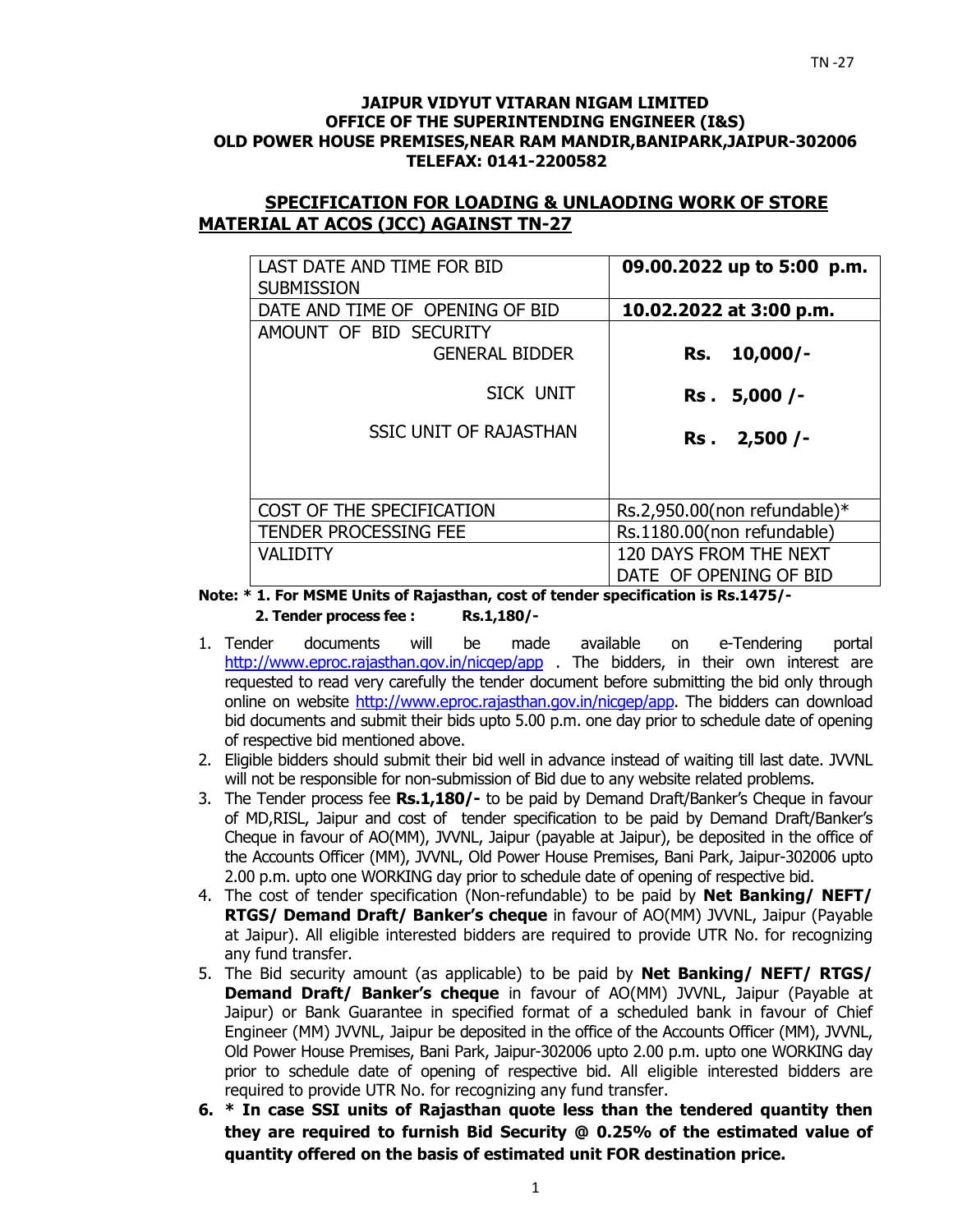- 7. Further, while depositing the bid security amount in the office of Accounts Officer (MM), JVVNL, Jaipur, the bidders shall also furnish a certificate of SSI unit of Rajasthan/ sick unit and also to submit a letter mentioning the quantity offered by them. An Affidavit for MSME unit of Rajasthan in the enclosed format is to be furnished on non-judicial stamp paper of Rs.100/- duly attested by Notary public, to the office of Sr.Accounts Officer (MM), JVVNL, Jaipur. The Bid Security of requisite amount shall be furnished on non-judicial stamp paper of Rajasthan State.
- **Note :** 1. All eligible interested bidders are required to get enrolled on e-Tendering portal http://www.eproc.rajasthan.gov.in/nicgep/app.
	- 2.If any difficulty arises, in down downloading/ uploading of tender you may contact in the

RISL, Jaipur Rajasthan at following Contact/address

**Address of RISL:-** RajCOMP Info Services Limited (RISL)

1<sup>st</sup> Floor, Yojana Bhawan, Tilak Marg, C-Scheme, Jaipur (Rajasthan)

| Tel:           | 0120-4200462, 0120-4001002                               |
|----------------|----------------------------------------------------------|
| <b>Mobile:</b> | 8826246593                                               |
| E-Mail:        | support-eproc[at]nic[dot]in                              |
|                | Local Helpdesk Number - 0141-4022688                     |
|                | Available all Working days (between 9.30 AM and 6.00 PM) |
| E-Mail:        | eproc[at]rajasthan[dot]gov[dot]in                        |
|                |                                                          |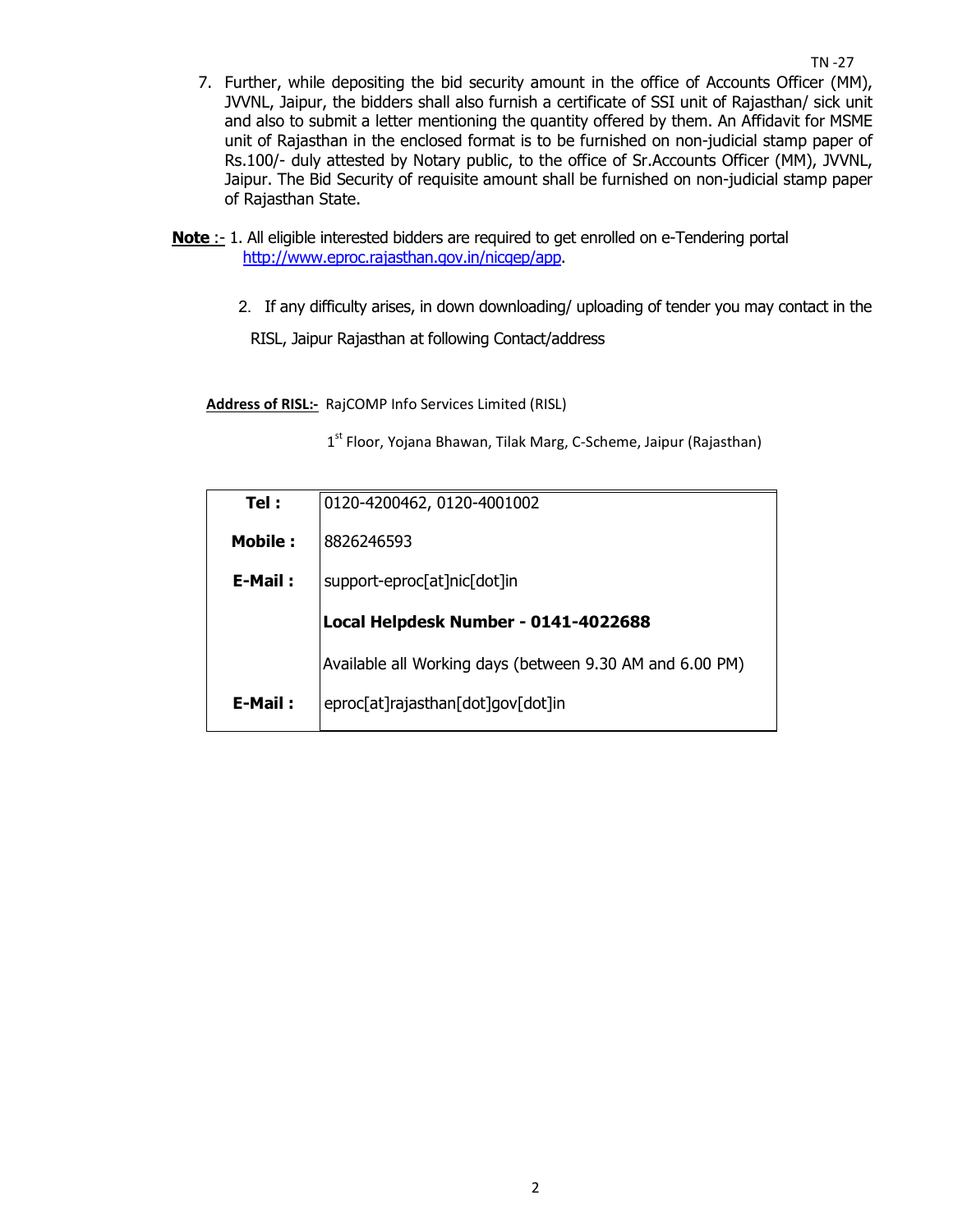**INDEX (TN-27)** 

| Section-I    | Instructions to bidders               |                   |
|--------------|---------------------------------------|-------------------|
| Section-II   | <b>General Conditions of Contract</b> |                   |
| Section III  | <b>Technical Specification</b>        |                   |
| Schedule-I   | Schedule of Requirement               |                   |
| Schedule-II  | <b>Qualification Requirement.</b>     |                   |
| Schedule-III | Price Schedule (BOQ)                  | To be uploaded On |
|              |                                       | line on website   |
| Appendix-A   | Amendments in ITB-GCC                 |                   |
| Appendix-B   | Performa of bank quarantee for bid    |                   |
|              | security                              |                   |
|              |                                       |                   |
| Appendix-C   | Bank account details                  |                   |
| Appendix-D   | Format of affidavit for MSME Unit     |                   |
| Appendix-E   | Declaration by the Bidder             |                   |
| Appendix-F   | Declaration by the Bidder towards     |                   |
|              | blacklisting/debarment etc.           |                   |
|              |                                       |                   |

Note:- The Bidder, in their own interest, is advised to go, through carefully the above schedules.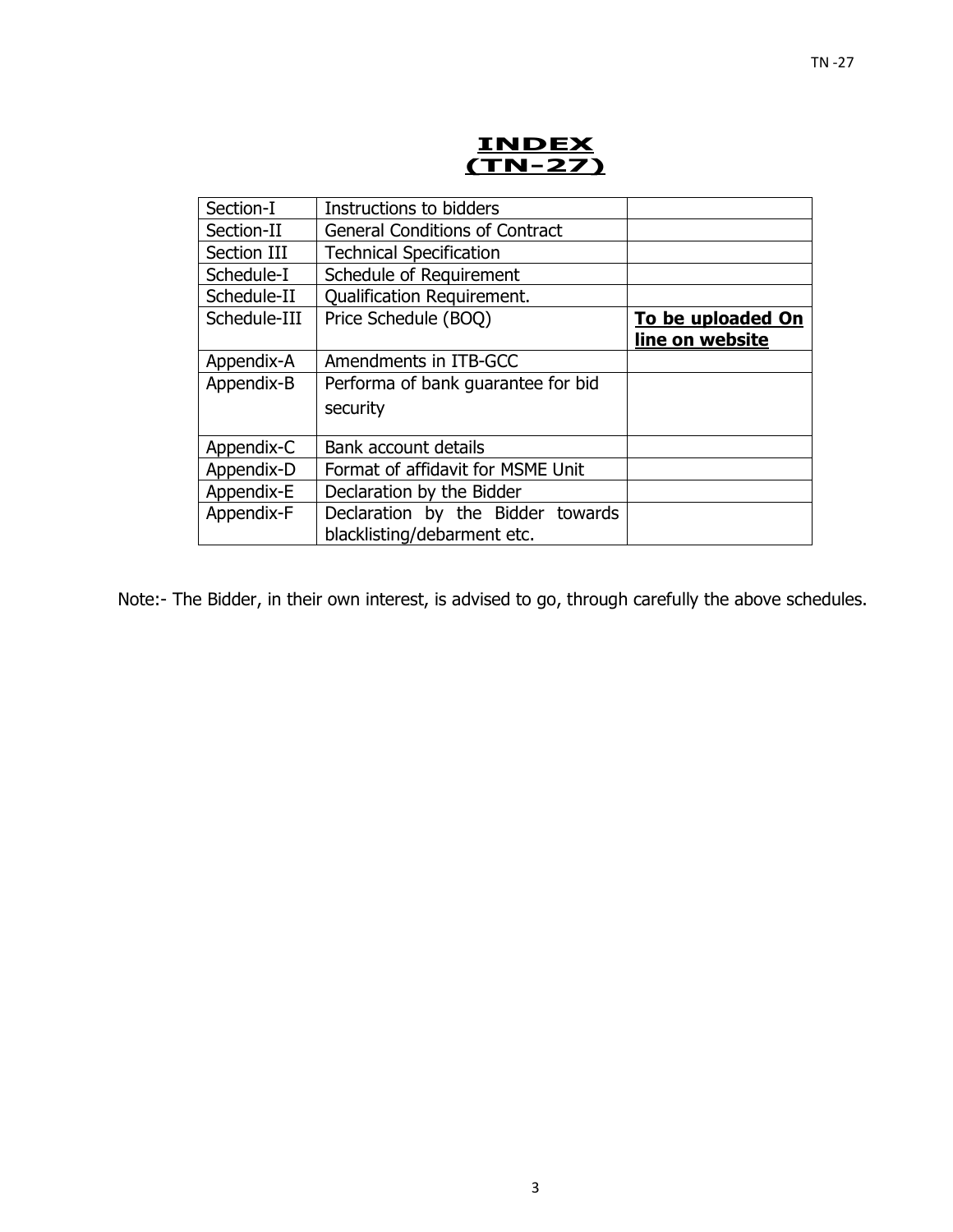# **JAIPUR VIDYUT VITRAN NIGAM LIMITED SECTION-III**

### **TECHNICAL SPECIFICATION FOR LAODING & UNLOADING WORK OF STORE MATERIAL AT ACOS (JCC) AGAINST TN-27**

### 1.0 **SCOPE**

This specification covers the loading & unloading work by crane of 12 Ton capacity (including enquire manpower) of store material through Contractors for the ACOS JCC (Hawa Sadak ) Stores of Jaipur Discom.

# 2.0 **REQUIREMENT OF VEHICLES USED:-**

- i) The Crane should have valid certificate of "Pollution under control".
- ii) The Crane should have "valid Insurance coverage" and up to date Road Tax of GOR for transportation within Rajasthan paid Documents.
- iii) The Milometer of the Crane must be accurate & in working condition.
- iv) The Crane offered should have valid & relevant goods carrier registration for commercial use.
- v) Attested Photostate copy of registration certificate, road tax, pollution under control of each crane provided are to be submitted at the time of agreement.
- vi) The crane must ply on all those roads which are considered suitable by the SE (I&S), JVVNL, Jaipur, In charge of the crane and his decision in this regard shall be final & binding.
- vii) All the documents (Fitness, Toll Tax, Insurance & Pollution certificate) of the crane must be renewed time to time before its expiry of validity during the contract period.
- viii) The crane should not be older than Ten years.

### 3.0 **DRIVER/Operator:-**

- i) Contractor has to provide separate driver with each crane at his cost.
- ii) Drivers must have valid driving license for the entire currency of the contract. (Valid ID Proof & driving license)
- iii) Full particulars of the drivers are to be given by contractor at the time of entering into agreement.
- iv) Drivers should be well dressed & well behaved, any misbehavior by the drivers shall be construed unsatisfactory service.
- v) Driver must not smoke or drink liquor while on duty and must not be under Intoxication while on duty.
- vi) The successful contractor shall provide sufficient money with the driver so that he can meet the expenditure on any incidental repairs/maintenance etc. during working hours, when the crane is on duty. The Nigam under no circumstances will incur any expenditure on these items.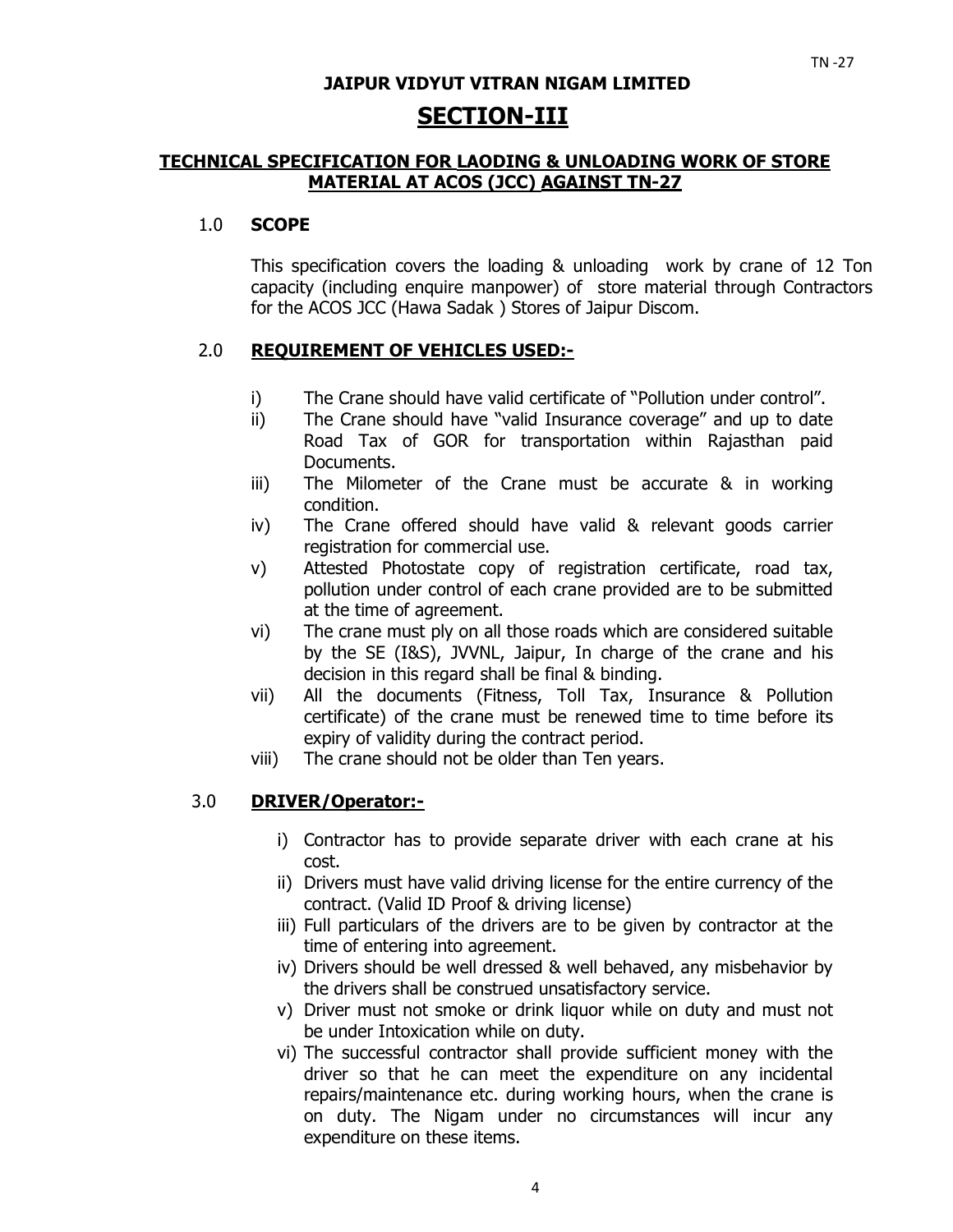vii) A log book for each crane will be maintained by the driver/operator for recording daily loading & unloading and capacity wise activities of each day. Performed and get signature of the user of the crane and the driver/operator will got the signature of the controlling officer receiver of materials/goods in healthy condition at his destination. The custodian of the log book, however, shall be the nodal officer.

#### 4.0 **WORKING HOURS:-**

The working hours for hired crane would be 24 hours.

### 5.0 **CONTRACT PERIOD/TIME SCHEDULE:-**

The contract shall be upto 31.3.2022 and can be extended further subject to satisfactory working /performance on mutual consent.

#### 6.0 **ACCIDENT/ SAFETY MEASURES:-**

Any compensation payable for damages caused due to accident by Contractor's crane/driver to any party/property/man power & others shall be borne by contractor. The department/JVVNL will not be responsible for the same in any way.

#### 7.0 **TERMS OF PAYMENT**:-

The payment shall be governed as per Clause No. 1.42, 1.43 & 1.44 of General Condition of Contract (section-II) Further, the clause No. 1.43 of General Condition of Contract has been amended to the extent as under:

1.43 Payment shall be due and payable by the purchaser in accordance with the provision of the contract within a reasonable period from the date of receipt of each invoice by the contractor / supplier duly supported by a certificate of the Engineer. The purchaser will take all possible effort to make payment to the contractor / supplier generally on  $45<sup>th</sup>$  day after receipt of duly verified challans / receipt / bill in the office of paying authority (Sr. Accounts Officer (CPC) and completion of contractual formalities. But in case of delay in payment the purchaser shall not be liable to pay any interest on the outstanding to the contractor / supplier.

Payment shall be made only through electronic mode i.e. RTGS or NEFT. The charges being levied by the bank for providing this service shall be to supplier's account on actual. For this, the required details viz; name of supplier in which thye bank along with its IFS code are required to be obtained from the payee on its letter head duly signed by the supplier or its authorized signatory.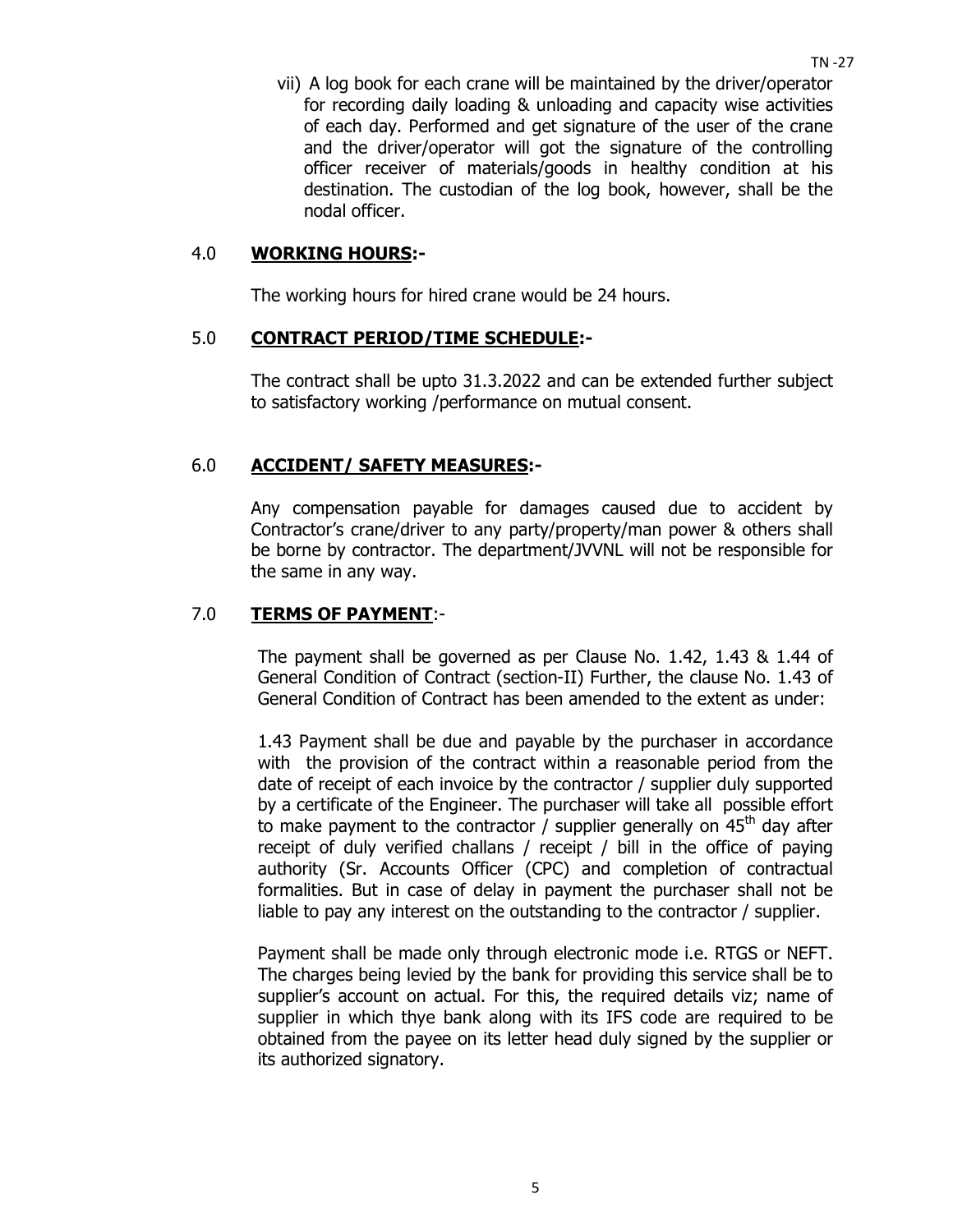### **8.0 INSURANCE**:

Contractor shall load & unload the material safely. Recovery against damaged cost by mishandling of material due to negligence crane /operator shall be made from the bills as well as security deposit of the contractor. The recovery in this respect shall be Determine by SE(I&S) on the recommendation/proposal on nodal officer. You will provide insurance paper with your bill. Bills will be cleared after checking of insurance paper of material.

### 9.0 **CPF/EPF Scheme:-**

The contractor will have to furnish the information in Performa "C" every month or with every bills along with copies of challans in respect of the employees engaged in connection with the execution of work from the date of its commencement and up to the date of completion of this work. If the contractor fails to furnish this information, The Sr. Accounts Officer (CPC), JVVNL, Jaipur, shall deduct the amount from the each bill of the contractor at the rates applicable at the time of payment as per CPF rules/Act and keep under the head 46.92 (Misc. deposit) of the contractor/employee till furnishing the information in the above mentioned Performa along with nomination form within stipulated period failing which the amount so deducted shall be deposited with regional P.F. commissioner within stipulated period as per CPF rules/act.

10.0 All expenditure on repairs, maintenance, taxes, permits, insurance (Material as well as) & driver will be borne by contractor.

### 11.0 **PENALTY:-**

- i) In case vehicle is not provided by the contractor on a day then vehicle from another contractor will be hired at risk & cost of original contractor.
- ii) Absence of the vehicle is not permissible, so substitute road worthy vehicle will have to be provided by contractor at all time.
- iii) However, on any account if the vehicle is not provided continuously for seven days, it will be construed as unsatisfactory performance for which security deposit of the vehicle shall be forfeited and contract shall be terminated and firm will be black listed in all three Discom.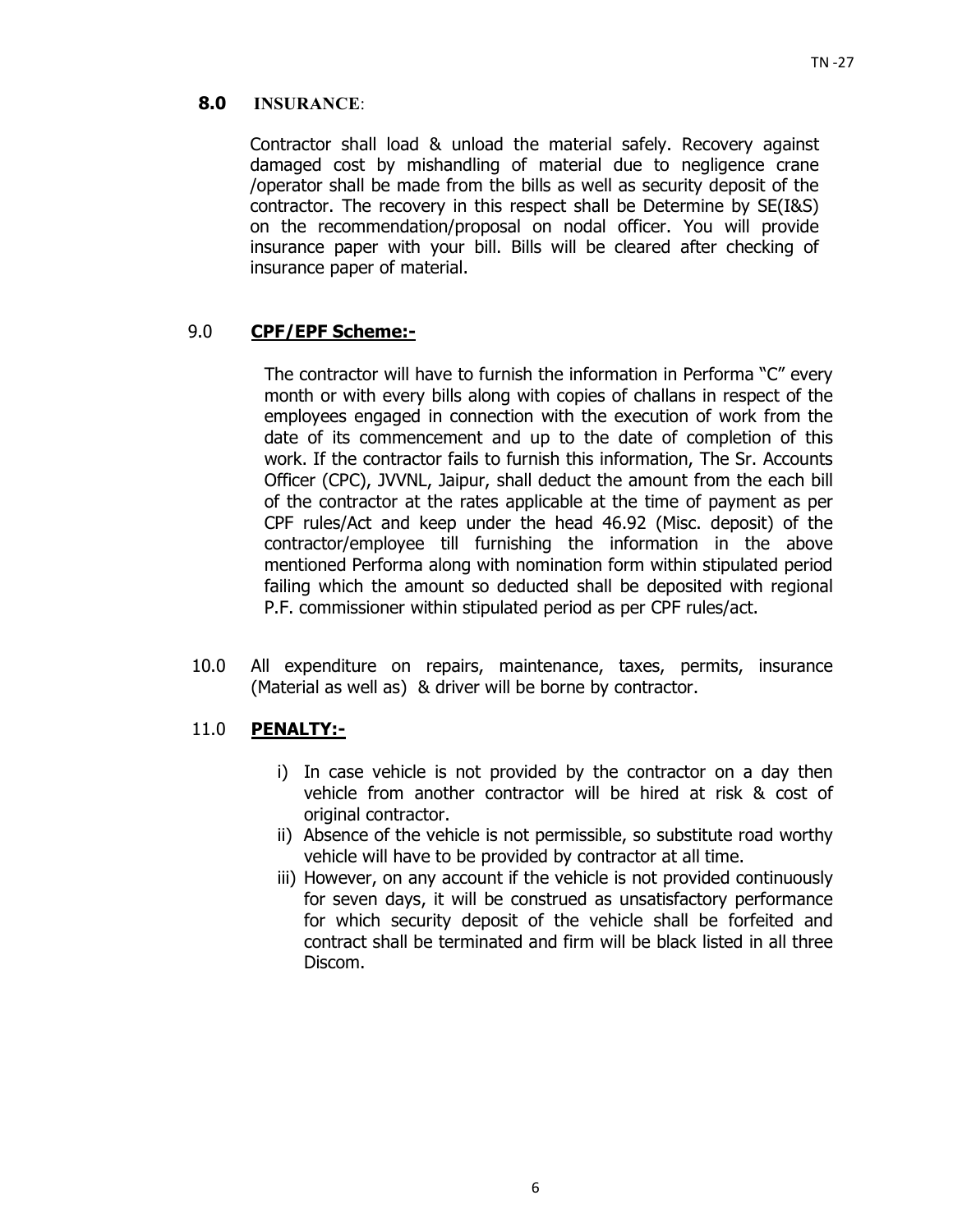### 12.0 **RISK & COST:-**

- i) In case of poor performance of failure to carry out this contract as per terms and conditions of the agreement or not providing the vehicle, concerned controlling officer of the vehicle will have the right to hire vehicle from the another contractor, at the risk & cost of the original contractor.
- ii) Any excess expenditure incurred by the department for vehicle in pursuance to para 11.1 shall be recovered from the monthly bills or security deposit of the contractor.

### **13.0 PARKING:-**

The hired crane may be parked in the premises of Jaipur Discom if space is available. However in this case, the safety & security of the crane shall not be the responsibility of the Jaipur Discom and it will be at the risk of the contractor.

#### 14.0 **DECISION OF THE JVVNL**

Regarding the meaning and effect of the terms & conditions the decision of CE (MM) shall be final and binding on contractor.

- i) The JVVNL reserves the right to award this work wholly or partly to any other suppliers also.
- ii) The JVVNL reserves the right to terminate the contract at any time by giving 15 day notice in writing without assigning any reason thereof.
- iii) JVVNL may award Rate Contract to all such bidder. A panel of such bidders may be formed. At The discussion of Nigam the work order to such bidders may be awarded for different locations as well as for different time duration period.
- iv) In case of any violation of terms & conditions of contract or unsatisfactory service/ Performance, the JVVNL reserves the right to terminate the contract by giving 15 days notice to the contractor.

#### 15.0 **ARBITRATION:-**

- i) In the event of any question, dispute or difference arising under this agreement or in connection therewith, except as to matter the decision of which is specifically provided under this agreement, the same shall be referred to sole arbitration of the Chief Engineer (MM), JVVNL, Jaipur.
- ii) The agreement to appoint an arbitrator will be in accordance with the arbitration and conciliation act 1996. There will be no objection to any such appointment that the arbitrator is Govt. Servant or that he has to deal with the matter to which the expressed views on all or any of the matter under dispute. The decision of arbitrator shall be final and binding on the parties. In the event of such arbitrator to whom the matter is originally referred, being transferred or vacating his office or being unable to act for any reasons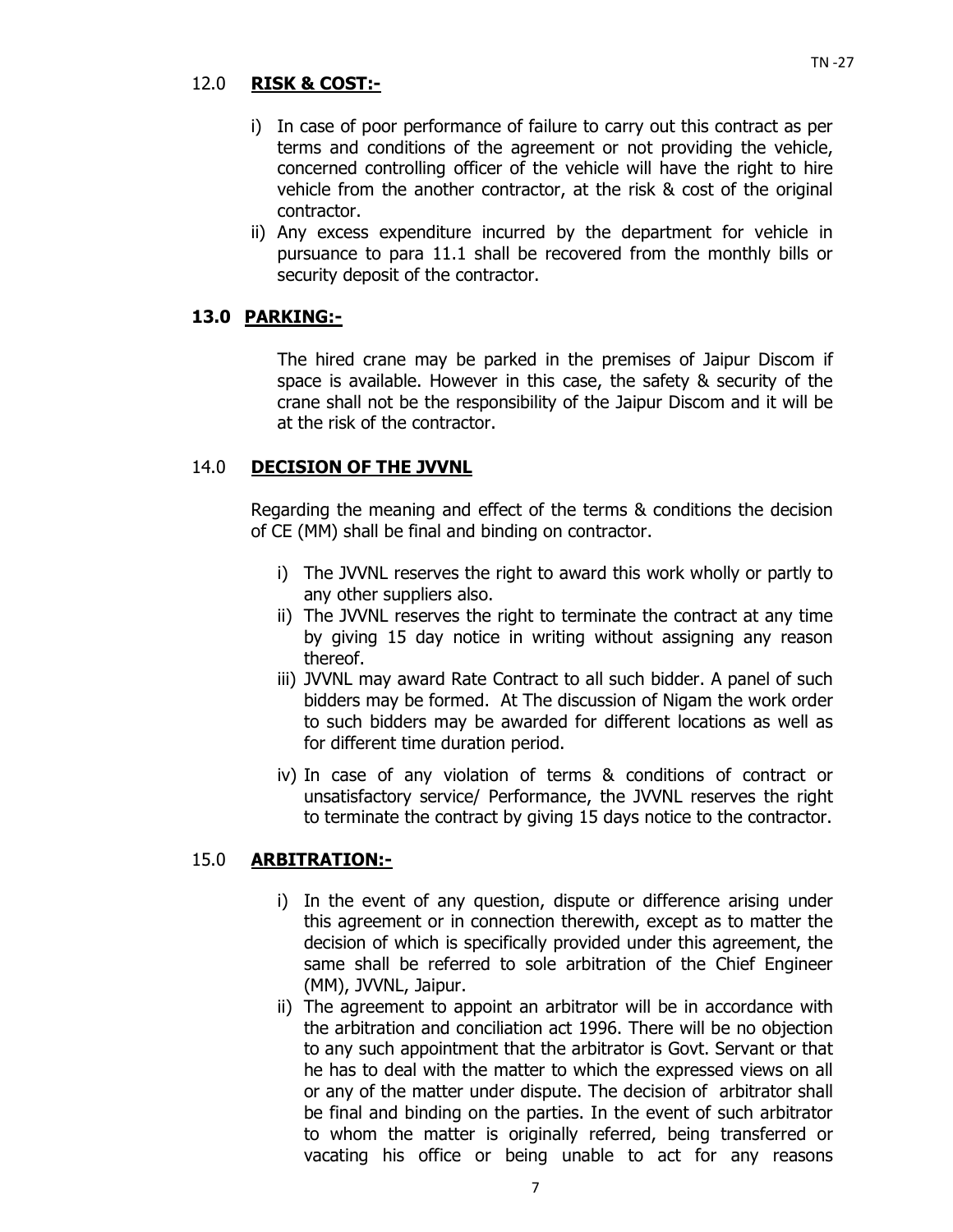$TN - 27$ 

whatsoever may be, the Chief Engineer (MM), JVVNL, Jaipur or the said officer shall appoint another person to act an arbitrator in accordance with the terms & conditions of the contract agreement and the person so appointed shall be entitled to proceed from the stage of which it was left out by his predecessors.

- iii) The arbitration may from time to time with the consent of parties enlarge the time for making and publishing the award, subject to aforesaid arbitration and conciliation Act, 1996 and the rules made there under, any modification thereof for the time being in force shall be deemed to apply to the arbitration proceeding under this clause.
- iv) The venue of the arbitration proceeding shall be the office of Superintending Engineer (I&S), JVVNL, Jaipur or Chief Engineer (MM), JVVNL, Jaipur or such other places as the arbitrator may decide.

# 16.0 **FORCE MAJEURE CONDITIONS:-**

 If at any time during the currency of contract, contractor's performance in whole or in part be prevented or delayed by the reasons of any war, hostility acts of public enemy, civil commotion, Sabotage, Fire, Floods, Explosion, Epidemics, Quarantine, Restriction, Act of god herein after referred to as "Events" then provide notice and adequate proof of date of occurrence there of the provisions of clause 11 shall not be invoked by concerned authorities of the JVVNL, Provided further that the work under the contract shall be resumed immediately. After such events have ceased to exist and the decision of the Chief Engineer (MM), JVVNL, Jaipur of his authorized officers whether the work has been resumed or not shall be final and conclusive.

# 17.0 **CONTRACT AGREEMANT:**

The supplier shall execute contract document in the manner as detailed below:-

- 1. Copy of the rate contract order including specification signed on each page.
- 2. GCC duly signed.
- 3. Instructions to tenders duly signed.
- 4. A non judicial stamp paper worth Rs. 15,000/- (Rs. Fifteen Thousamd only) duly signed as under:-

"AFFIXED WITH P.O. No. \_\_\_\_\_\_\_\_\_\_\_\_ DATED \_\_\_\_\_\_\_\_\_\_\_\_\_

All the above contract document shall be signed by an authorized person holding valid power of Attorney. A copy of power of Attorney in favour of person signing these documents duly notorised in original on non judicial stamp paper of Rs. 100/- (Rs. One hundred only) shall also be furnished.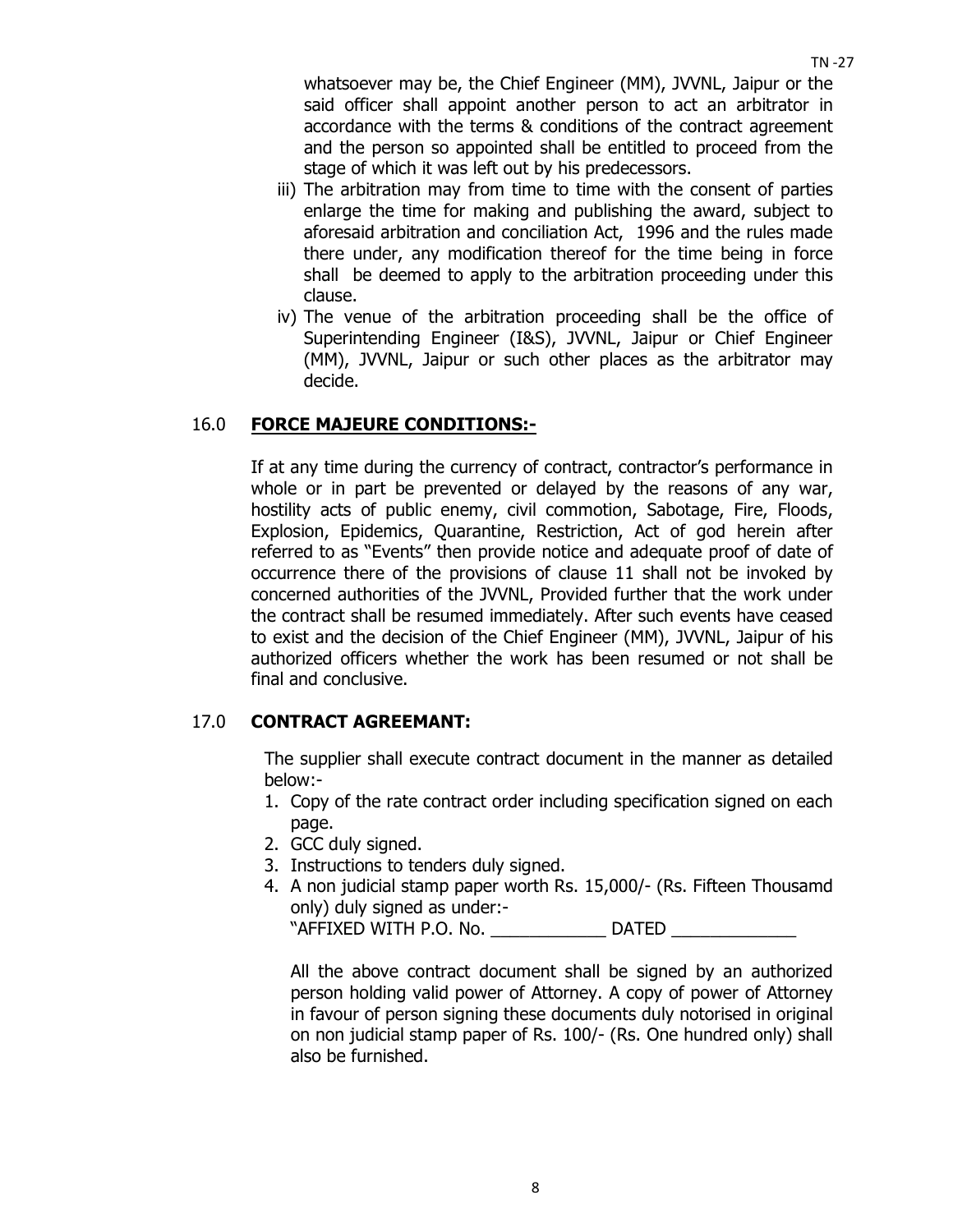#### **18.0 SECURITY AGAINST MATERIALS :**

The Contractor shall be fully responsible for the safe custody of all the material issued by JVVNL for the work (s) as per quantity mentioned in Bill of Material enclosed along with work order till their completion and handed over to concerned consignee. For this the contractor shall take suitable storagecum-erection insurance cover note for entire project / material equivalent to cost of Bill of Material of the work order at the store Issue Rate at his own cost. Such insurance will cover any destruction / risk of loss or damage of material by way of theft, damage in transit etc.

The bidder shall be liable to furnish security bank guarantee, in order to secure safeguard against any embezzlement / misappropriation of material. You shall furnish SBG against safe custody of material equivalent to 10 % (ten percent) of contract valuewithin a period of 15 days from work order. The same shall be deposited by the successful bidder either in the form of crossed Bank Draft /Bankers cheque or by way of Bank Guarantee from scheduled Bank on nonjudicial stamp papers worth 0.25 % of BG value & max. uptoRs. 25000/- in the prescribed format in favour of the Superintending Engineer (I&S), JVVNL. The Security Bank Guarantee is to be remained valid for a period of commencement & completion period + 03 months from the date of commencement of contract in the first instant and may have to extended if desired. It will be the sole duty of bidder to get the SBG extended well in time to maintain its validity as desired by the JVVNL. The security bank guarantee shall be released only after completion of 03 month of completion of work/handover of the project whichever is later.

#### **19.0 PERFORMANCE SECURITY:-**

The Performance security wherever appearing in the tender document may be read as under-: 3% of the amount of work order, in case of procurement of works; In order to secure / assure due fulfilment of the contract / satisfactory work performance, the successful Bidder(s) upon receipt of preliminary acceptance letter/detailed work order as the case may be shall furnish within a period of 15 days a PBG equivalent to 03 (Three)% of contract value either in the form of crossed Bank Draft/ banker's cheque or by way of Bank Guarantee from scheduled Bank, which shall be got verified from the issuing bank. The BG shall be furnished on non-judicial stamp papers worth 0.25 % of BG value & max. uptoRs. 25,000/- in the prescribed format in favour of the Superintending Engineer (I&S), JVVNL. The Performance Bank Guarantee is to be remained valid for a period of commencement& completion period + 12 Months (Performance Period)  $+ 6$  months(grace period for lodging any claims as admissible) from the date of commencement of contract in the first instant and may have to be extended if desired. The performance bank guarantee shall be released only after completion of 12 month performance period satisfactorily from the date of completion of work / Handover of the project whichever is later.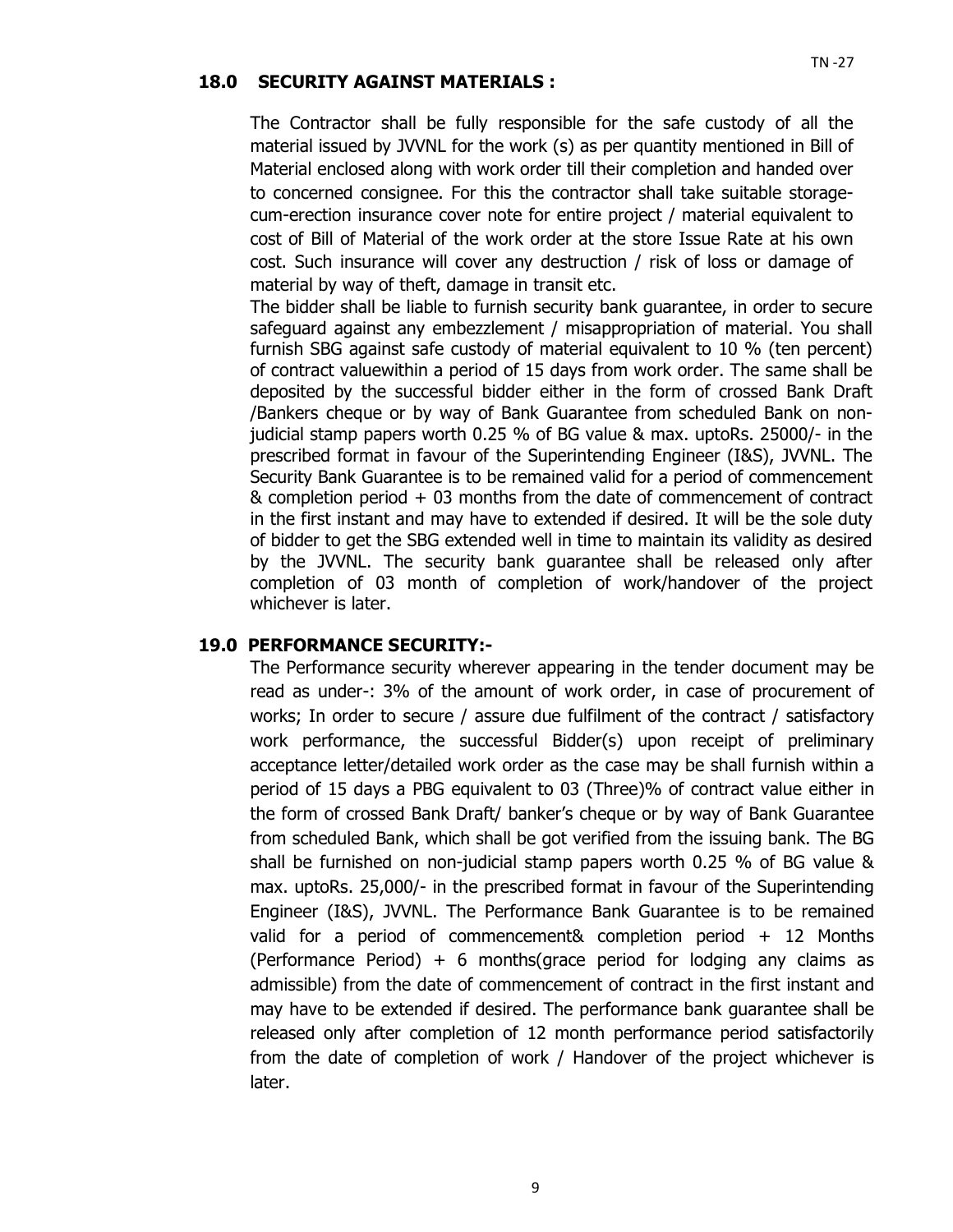### **20.0 SAFETY MEASURES:-**

The contractor shall follow a safe method of working so that no damage / loss is caused to JVVNL, regarding material and also injury to any of workers. The JVVNL shall not be responsible in any way for the injury caused to contractor's labour while working. The contractors should ensure to get insured his all workers against accident from any Nationalized General Insurance Company. The insurance charges shall be borne by the Contractor. A copy of such policy shall be delivered to the payment making authority along the bills.

# **21.0 DISPUTES:**

- a) All disputes differences or questions whatsoever which may arise between JVVNL and the inspecting agency upon or in relation to or in connection with this contract shall be deemed to have been arisen at Jaipur (Rajasthan) and no court other than the courts at Jaipur (Rajasthan) shall have jurisdiction to entertain or try the same.
- b) In case of any question/dispute, difference whatsoever arise between JVVNL and the inspecting agency upon or in relation to the contract the matter may be referred to the settlement committee constituted by Nigam depositing requisite reference fee with Accounts Officer (MM), JVVNL, Jaipur.

### **22.0 INCOME TAX (TDS):**

The income Tax shall be deducted from each bill at applicable rate while arranging the payment to the contractor.

### **23.0 NO DUES:**

No Dues Certificate will be submitted with the final bill duly signed by nodal officer counter signed by the order issuing authority.

### 24.0 **ESI:-**

The firm/contractor will arrange ESI coverage of his workers deployed on the works and as evidence/ proof, he will furnish copy of challan / receipt of the amount paid to the ESI towards such coverage with the every running/ final bill(s).

25.0 The contractor shall produce monthly bills in triplicate along with verified challans /receipt of supply material /verified log book and other requisite documents to the Nodal Officer i.e. XEN (Store), JVVNL, Jaipur for processing the bills. Who shall send them to the Sr. Accounts Officer (CPC), JVVNL, Jaipur for payment after due checking/vetting and verifications.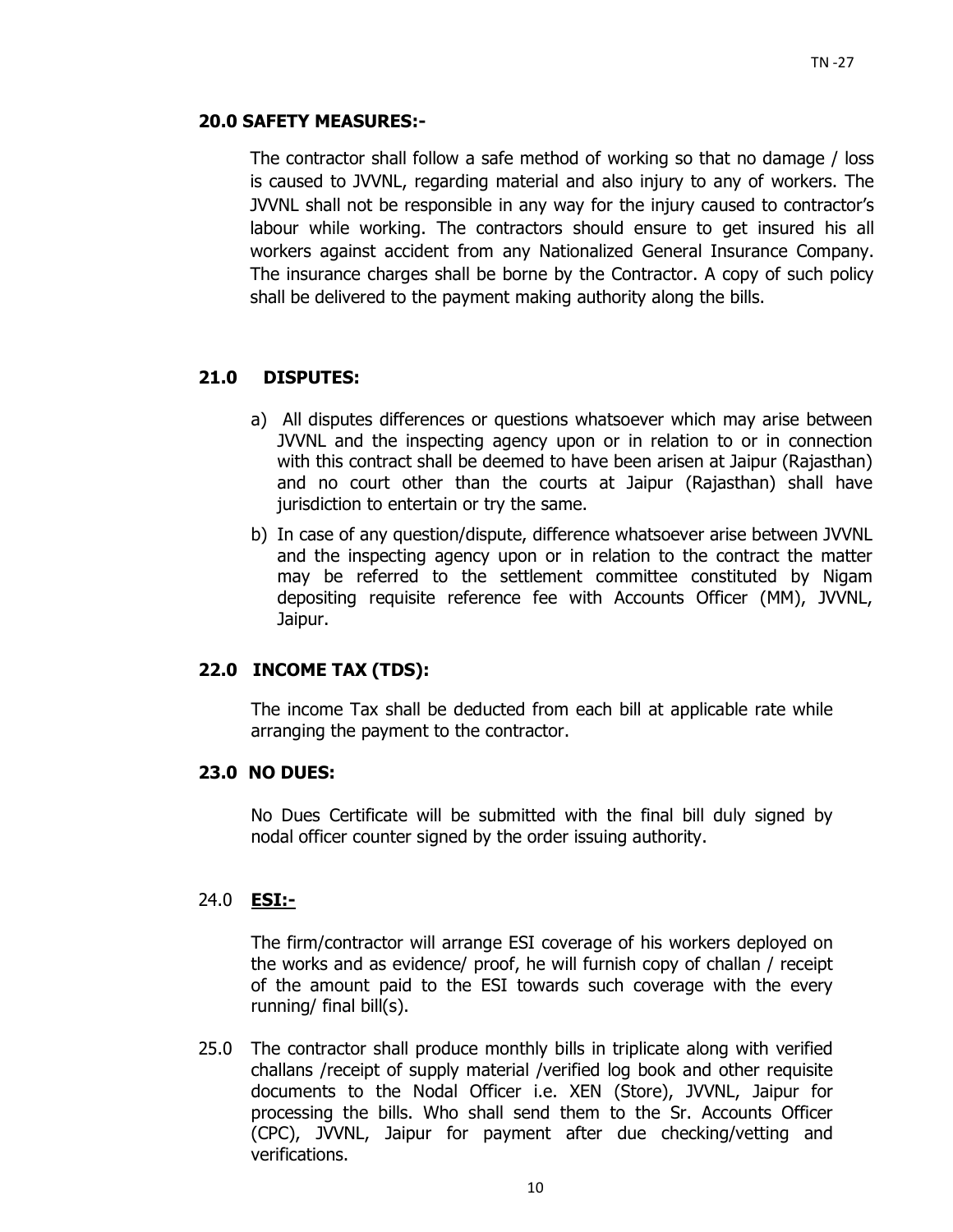### 26.0 **SUB-LETTING**

 The contractor shall not assign the work to any other person to execute the work in part or full.

# 27.0 **PRICES:**

 The prices quoted shall be firm and inclusive of all Taxes Duties, repairing charges of vehicles, CPF contribution, EPF, ESI and other liabilities, except GST which is payable extra if applicable. The quoted prices shall be percentage (%) below/above to the BOQ in totality. Valuation of the bid shall be done accordingly. Toll tax shall be paid extra along with bill on production of payment slip/receipt.

### 28.0 **GST:**

The GST will be applicable as per rules in force, which will be paid extra, if applicable on the production of proof. Bidder should furnish GSTIN No. and PAN No. along with copy of documents.

- 29.0 **CHECKING/ SUPERVISION:** Any officer has authorized by SE (I&S), JVVNL, Jaipur/ Nodal officer/Controlling officer can be authorized for checking /supervision of the work being executed.
- 30.0 **NODAL OFFICER:** The Executive Engineer (Store), JVVNL, Jaipur as shall be the Nodal officer for execution and implement work order/contract.
- 31.0 **CONTROLLING OFFICER:-** The concern ACOS as shall be the controlling officer for execution and implement work order/contract.
- 32.0Award of Rate Contract to successful bidder if same prices are offered by two or more bidders then Nigam (1) May award Rate Contract to all such bidder, if panel of such bidders may be framed. At The discussion of Nigam the work order to such bidders may be awarded for different locations as well as for different time duration period or (2) May select one bidder through manual lottery, in presence of authorized representatives of all such bidders, who desire to be present.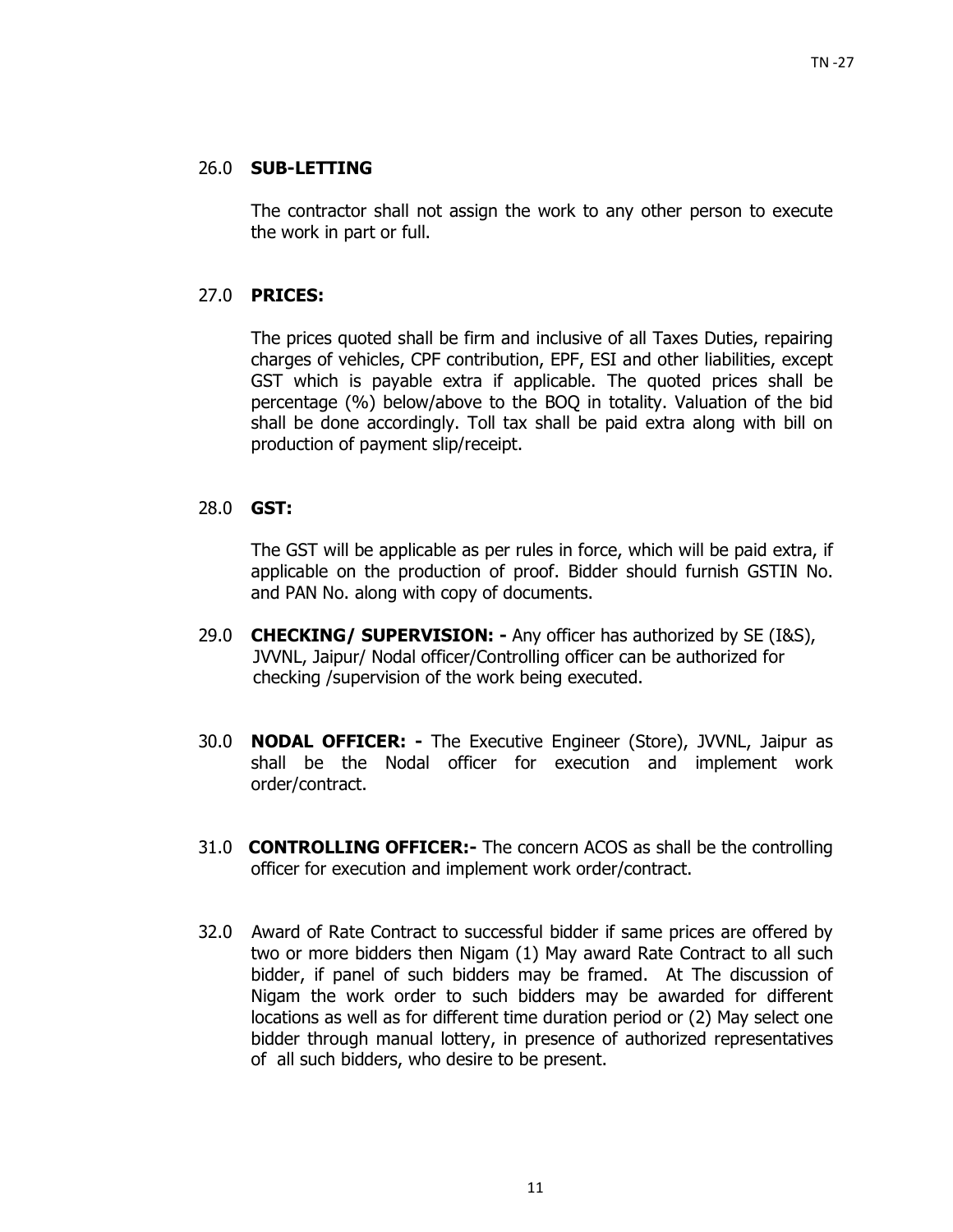# **Schedule-I**

# **Must be filled by the bidder and returned with the bid.**

To,

The Superintending Engineer (I&S), Jaipur Vidyut Vitran Nigam Limited, Jaipur.

Sir,

With reference to your invitation to tender against specification No. TN- 27, we offer following quantity:-

| S.        | <b>Particulars</b>                                             | Tendered Quantity (Nos.) |
|-----------|----------------------------------------------------------------|--------------------------|
| <b>No</b> |                                                                |                          |
|           | っ                                                              | 3                        |
|           | Loading & unloading<br>of<br>work<br>store<br>material at ACOS | ACOS (CCC)               |
| 1         | (JCC), Jaipur                                                  |                          |

Yours faithfully,

Signature of tenderer with stamp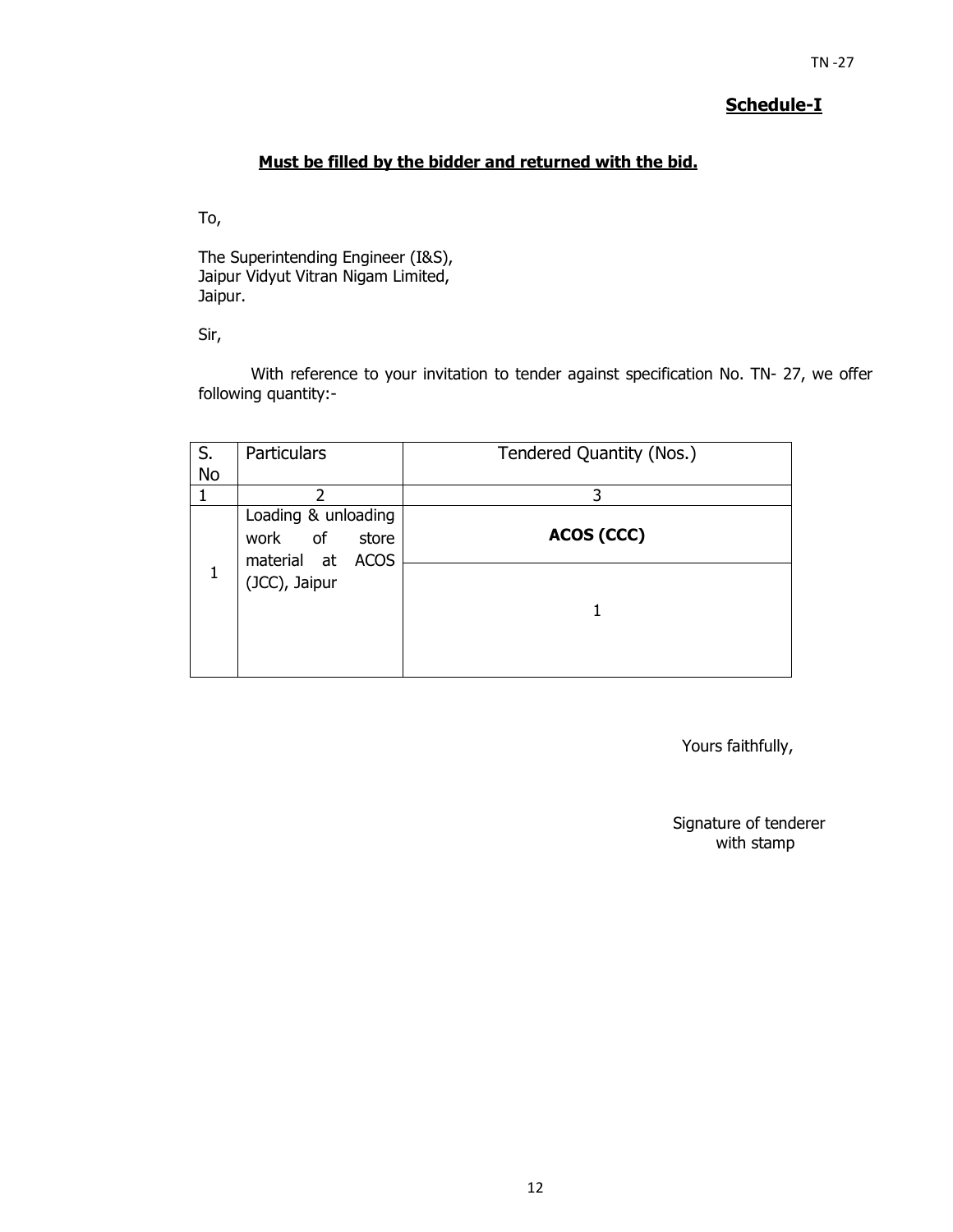### **QUALIFICATION REQUIREMENT**

# **FOR LOADING & UNLOADING WORK OF STORE MATERIA AT ACOS (JCC) AGAINST TN-27**

The bidder should fulfill following qualifying requirements for successful participation in the tender along with relevant documentary evidence supporting each qualifying requirement without which the offer shall be considered non-responsive & rejected.

### **1.0 GENERAL:**

The Bidder shall become eligible on satisfying the following 'Bid Qualification Requirements' and on production of the signed and stamped copy of required documentary evidence along with the Tender. The tender shall be filled by single bidder.

# **2.0 Registration:**

The bidder should be having registration with SE (TW), JVVNL, Jaipur in class E-I category.

**3.0 JOINT VENTURE: -** No Joint venture is allowed.

### **4.0 OTHER CONDITIONS:**

- I) Each up-Loaded paper/ documents should be self-attested sealed & signed by the bidders
- II) The condition bids shall not be considered. If false/fraud is found in the submitted documents then bidder shall be held soley/responsible for this & action shall be taken against the bidder as per provision of GCC/Act/Contractual obligations

# **5.0 THE OFFERS OF BIDDER NOT STAISFYING THE ABOVE "BID QUALIFICATION REQUIREMENT" SHALL BE REJECTED.**

# **6.0 POOR RECORD OF PERFORMANCE AND DELIVERY:**

The bidder who have been black listed **in any of the state Discom** Govt. organization /PSU (Central/state)or with whom business relations have been severed in **Jaipur Discom** shall not be considered. Severment of business relations will be done in case of following circumstances for the period and with the recovery mentioned against each: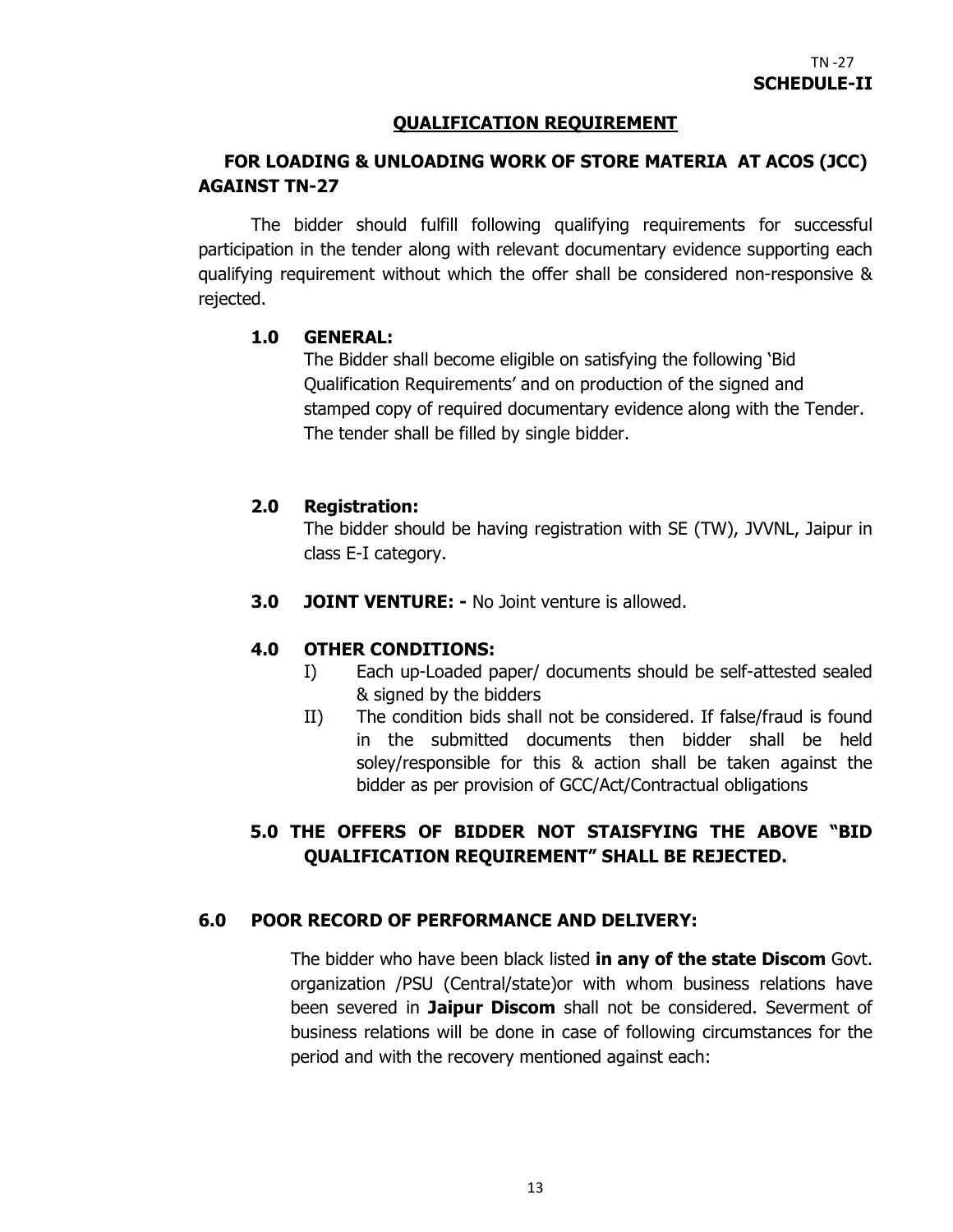|                                                                                   |  |  |  | TN-27 |  |
|-----------------------------------------------------------------------------------|--|--|--|-------|--|
| i) When contractor does not Forfeiture of EMD/cancellation of contractor          |  |  |  |       |  |
| accept order awarded on its registration to recover amount of EMD along with      |  |  |  |       |  |
| accepted price and terms and severment of business relations for three years from |  |  |  |       |  |
| conditions or does not comply   the date of issue of order.                       |  |  |  |       |  |
| with contractual formalities.                                                     |  |  |  |       |  |
|                                                                                   |  |  |  |       |  |
| ii) When contractor complies                                                      |  |  |  |       |  |
| with contractual formalities but                                                  |  |  |  |       |  |
| does not commence works.                                                          |  |  |  |       |  |
|                                                                                   |  |  |  |       |  |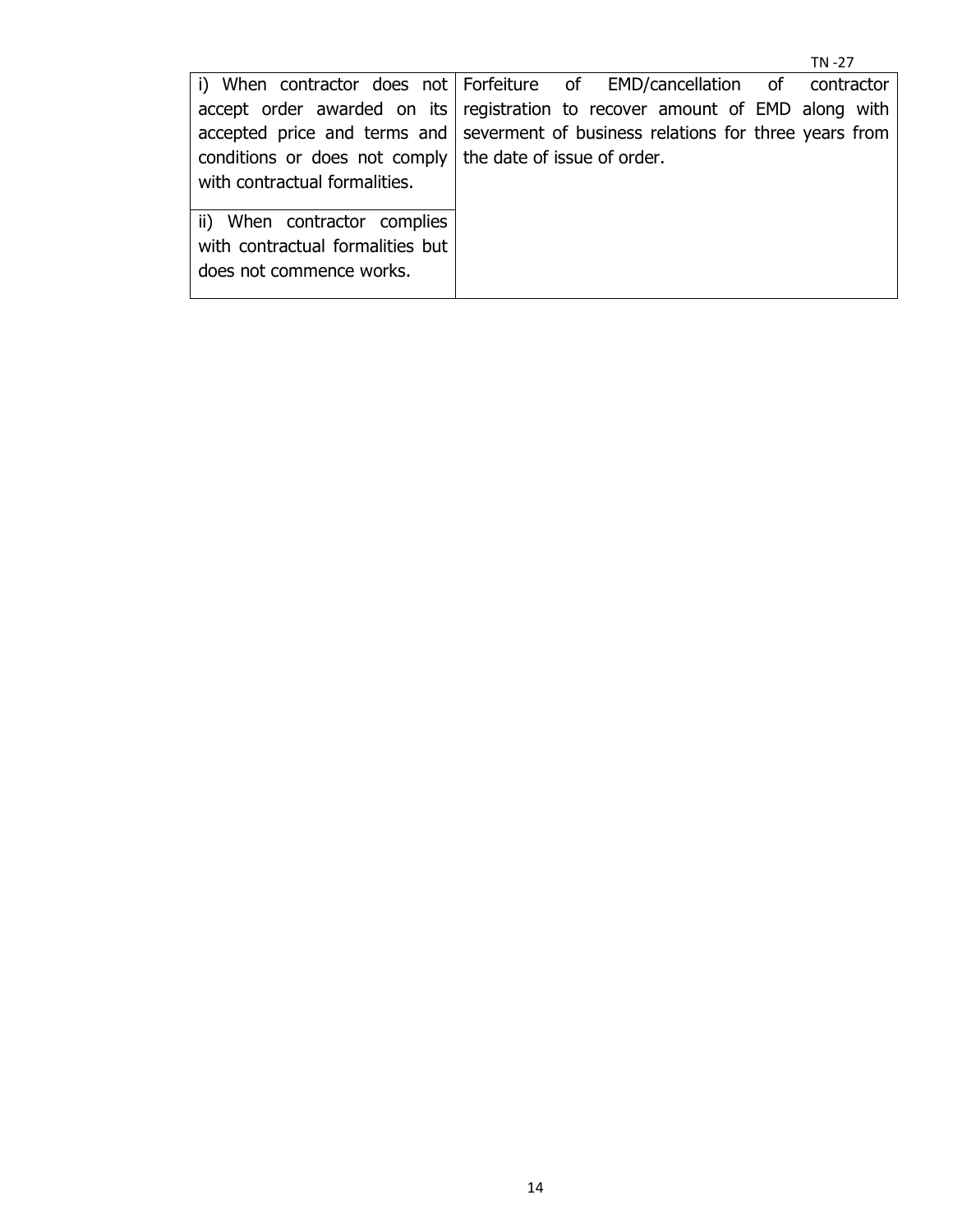**The various clauses wherever appearing in the Instructions to Bidders (ITB), General Conditions of Contract (GCC), Technical Specifications, Qualification Requirements, various Schedules etc., are hereby amended to the extent as under:-** 

**1) Wherever EMD and Security Bank Guarantee (SBG), are appearing in the ITB, GCC & other Bidding Documents, same is hereby replaced by BID SECURITY as under:-** 

#### **BID SECURITY**

Bid security shall be 2% **of the estimated value of subject matter ofprocurement put to bid.** In case of Small Scale Industries of Rajasthan itshall be 0.5% of the **quantity offered** for supply and in case of sick industries, other than Small Scale Industries, whose cases are pending with Board of Industrial and Financial Reconstruction, it shall be 1% of the value of bid. Every bidder, if not exempted, participating in the procurement process shall be required to furnish the bid security as specified in the notice inviting bids.

In case SSI unit of Rajasthan quotes the less than the tendered quantity, then they are required to furnish Bid Security @ 0.5% of the estimated value of quantity offered on the basis of estimated unit FOR Destination price mentioned in the bidding documents, failing which bid shall be considered non-responsive.

The Bid Security amount (as applicable) to be paid by Demand Draft/Banker's

Cheque in favour of AO(MM), JVVNL, Jaipur (payable at Jaipur) or Bank Guarantee, in specified format (Appendix-A), of a scheduled bank in favour of Chief Engineer (MM), JVVNL, Jaipur, be deposited in the office of the Accounts Officer (MM), JVVNL, Old Power House Premises, Bani Park, Jaipur-302006 upto 2.00 p.m. upto one WORKING day prior to schedule date of opening of respective bid.

The Micro, Small & Medium Scale Industries of Rajasthan and sick industries,

other than Small Scale Industries, whose cases are pending before the Board of

Industrial and Financial Reconstruction (BIFR) shall furnish self-attested documentary evidence duly attested by Notary to claim the above.

**2) Wherever Performance Bank Guarantee (PBG) and Composite Bank Guarantee (CBG) are appearing in the ITB, GCC & other Bidding Documents, same are hereby replaced by PERFORMANCE SECURITY as under:**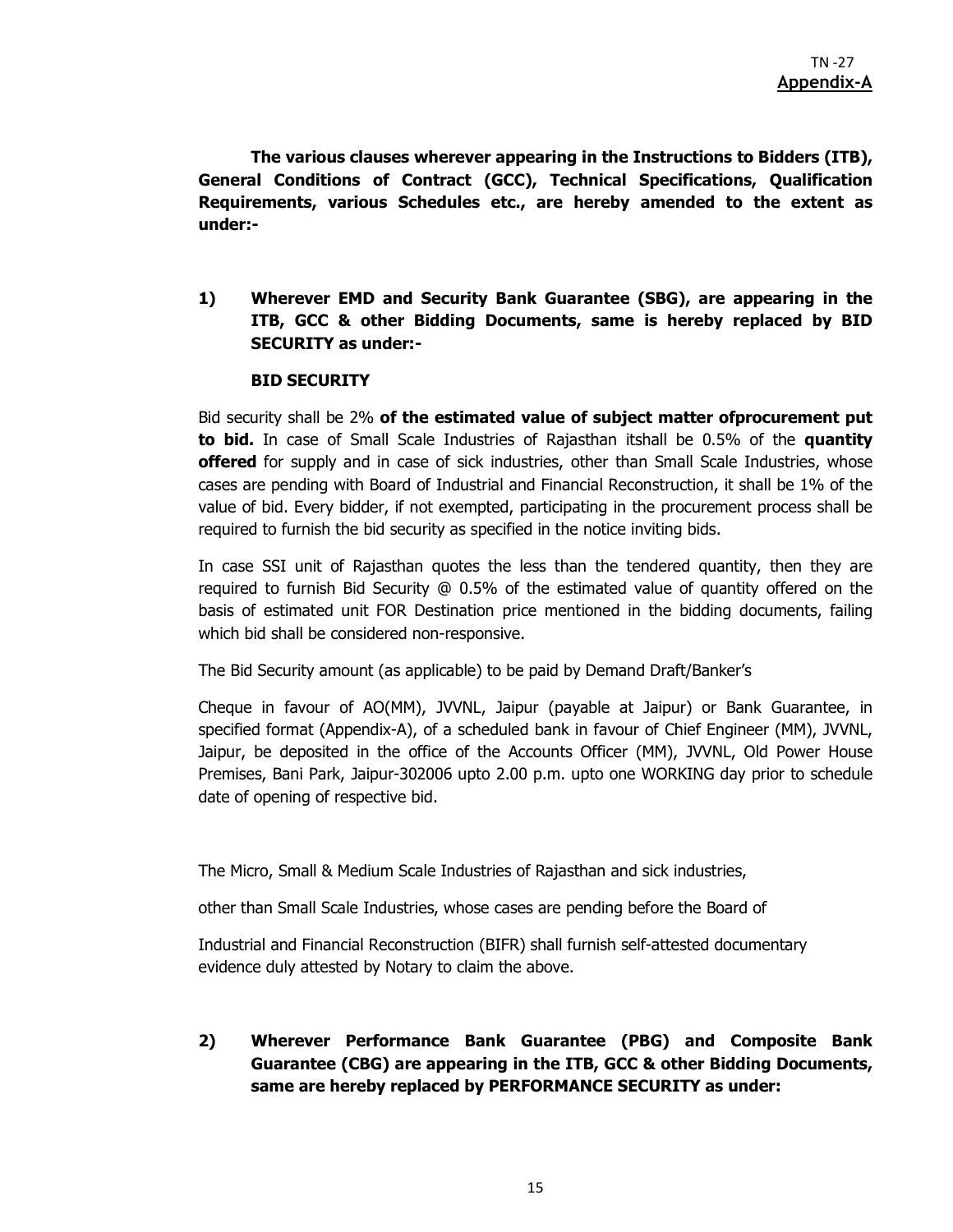The Performance security wherever appearing in the tender document may be read as under-:

- (a) 2.5%, or as may be specified in the bidding documents, of the amount of supply order in case of procurement of goods and services and 3% of the amount of work order, in case of procurement of works;
- (b) 0.5% of the amount of quantity ordered for supply of goods, in case of Small Scale Industries or MSME units of Rajasthan; and
- (c) 1% of the amount of supply order, in case of sick industries, other than Small Scale Industries, whose cases are pending before the Board of Industrial and Financial Reconstruction (BIFR); and

In case of successful bidder, the amount of bid security may be adjusted in arriving at the amount of the performance security, or refunded if the successful bidder furnishes the full amount of performance security.

### **3) VENDOR REGISTRATION**

**Therelaxation/exemption given to the registered vendors of the Nigam in respect of EMD/SBG, wherever appearing in the ITB, GCC & other Bidding documents, are hereby WITHDRAWN.** 

- **4) The indirect taxes i.e. Excise Duty, Service Tax, VAT/CST, Entry Tax etc. mentioned in G.C.C., may now be read as G.S.T.**
- **5) The clause No. 1.43 of General Conditions of Contract has been amended to the extent as under:**

"1.43 Payment shall be due and payable by the purchaser in accordance with the provision of the contract within a reasonable period from the date of receipt of each invoice by the contractor / supplier duly supported by a certificate of the Engineer. The purchaser will take all possible effort to make payment to the contractor/ supplier generally on **45th day** after receipt of duly verified challans/ receipts/ bill in the office of paying authority (Sr. Accounts Officer (CPC)/ Concerned Circle Accounts Officer) and completion of contractual formalities. **But in case of delay in payment the purchaser shall not be liable to pay any interest on the outstanding amount to the contractor/supplier."**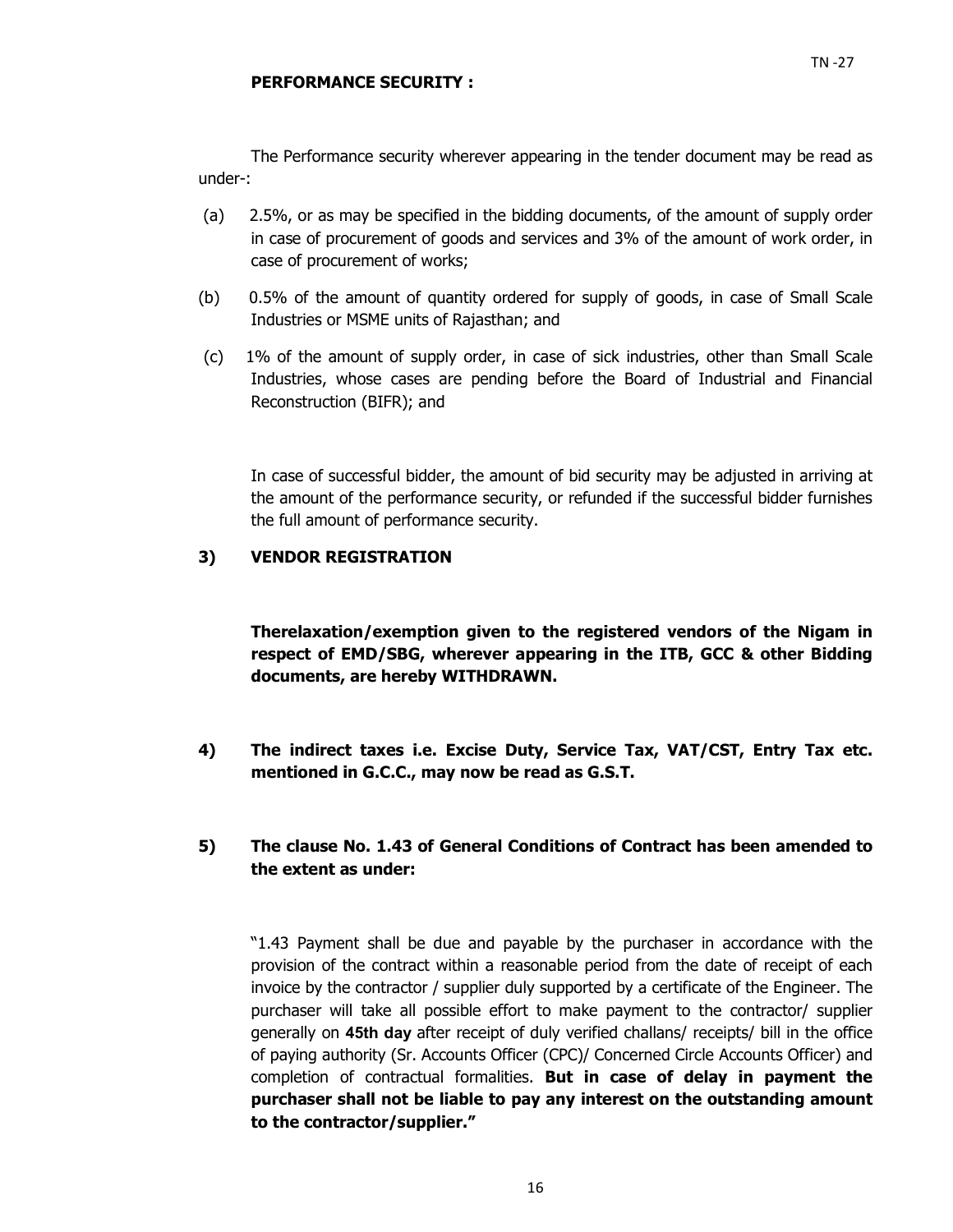- **6)** The GST will be charge extra at the prevailing rate on all the settlement fees as applicable and amended time to time.
- **7) Addendum in the provision of Instruction to bidder (ITB) in the clause No. 1.12.2 for quantity allocation as per award criteria of purchase manual in accordance to the clause no. 74 of RTPP rules:**

### **1.12.2(A) for quantity allocation**

#### **(i) Trial order under Para No. 22.17 (a) & (b) of purchase manual**

(a) Any bidder located within or outside the state of Rajasthan has participated for the first time in a particular Discom & meeting minimum qualification requirement and has supplied the tendered material/or of higher rating in other utility shall be treated as an old supplier. Rajasthan's firms although supplied in past but not meeting minimum quantity supplied criterion including altogether new units which have not supplied any quantity but having adequate & required manufacturing and testing facility and technical know-how of the tendered material shall be considered as new firms and would be eligible for trial order only. In case of supply made to the licensed power utility out side India, the C.A. certificate furnished by firm shall be considered.

**Note:** - The material supplied and accepted for same/higher rating for turnkey project(s) to a licensed power utility/Govt. shall be considered for the purpose of evaluating criteria. The certificate given by C.A. shall indicate above quantity separately.

(b) (i) The trial order for a particular item shall not generally exceed 10 % of the total quantity considered for placement of order. This ceiling may, however, be relaxed by the corporate level purchase committee up to the extent of 30 %, to take the advantage of lower price where situation of differential prices offering is arising.

(ii) The capacity & capability assessment of a bidder located outside state of Rajasthan who otherwise qualifies but is participating for the first time shall not be carried out.

Similarly, For the tendered item(s) where the valid BIS license is an essential qualification requirement and the bidder possesses the valid BIS but new to the utility. The capacity/capability assessment of such a bidder shall also not be carried out.

#### **(ii) Award criteria under Para No. 10.2 (iii) of purchase manual**

(a) In case of distribution transformers of rating 40 KVA and below, LT cables & conductors and fabricated steel items, order quantity may be distributed in the following manner: -

#### **20% to L1**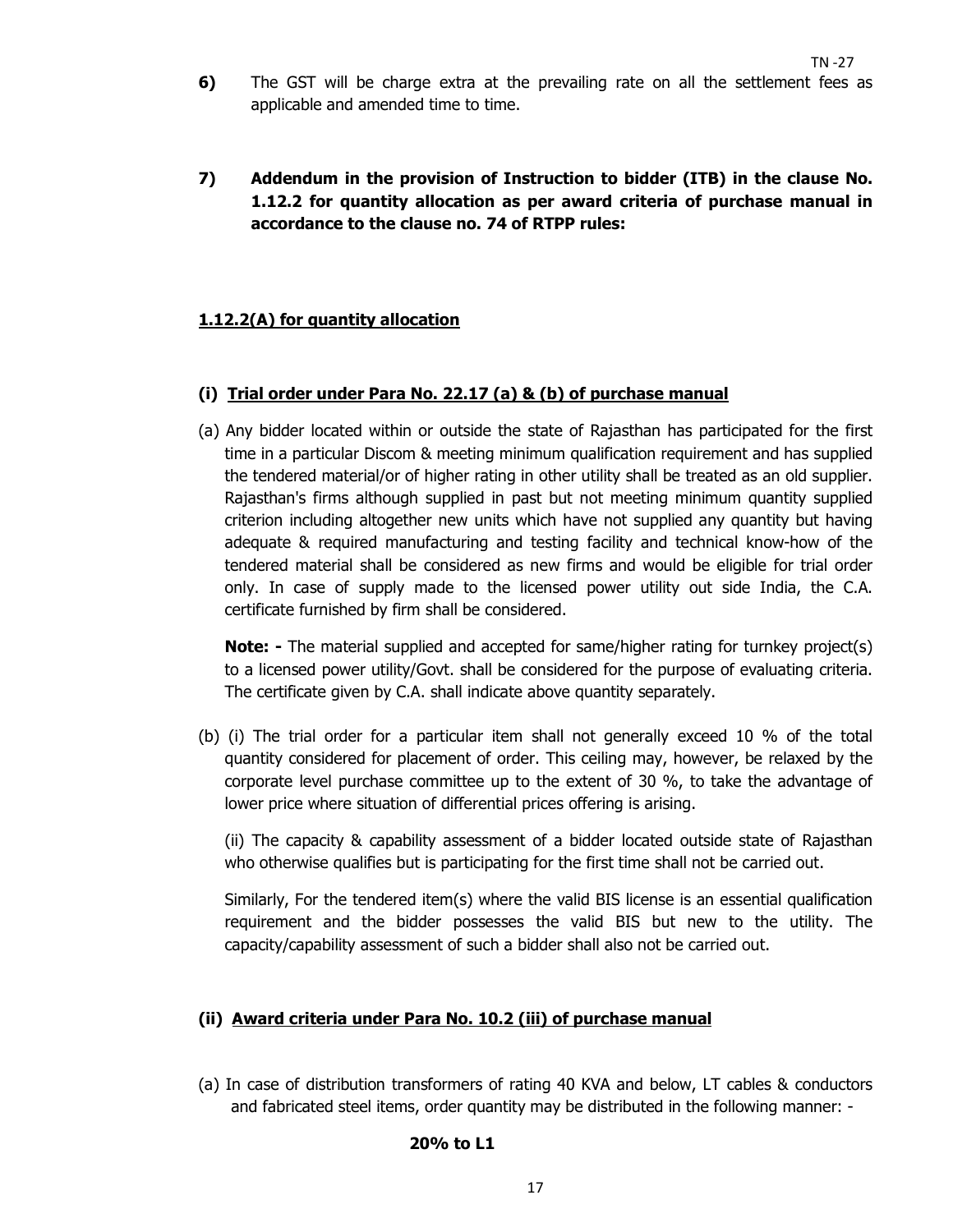#### **15% to L2**

#### **10% to L3**

#### **05% to L4**

50% to be distributed equally among other firms subject to the condition that not more than 5% of the quantity to be purchased will be allotted to any one of such firms. The balance, if any will be distributed in the same proportion as indicated above among the first four firms.

(b) In case of other items except poles, order quantity may be distributed in the following manner:

| 40% to L1 |  |
|-----------|--|
| 20% to L2 |  |
| 10% to L3 |  |
| 06% to L4 |  |

The balance quantity may be equally distributed among other firms subject to the condition that not more than 4% of the quantity to be purchased will be allotted to any such firm. The balance, if any, will be distributed in the same proportion as indicted above the first four firms.

- (c) In case of poles, the order may be awarded on the basis of landed cost (material and transportation taken together). The allocation of quantity location/destination wise may be made among the eligible firms in equal proportion as far as possible.
- **8)** The purchaser reserves the right for reducing the quantity indicated in the Bid Document at the time of placing the order, looking to the existing requirement & availability at that time.
- **9)** A Bidder debarred under section 46 of the RTPP Act shall not be eligible to participate in any procurement process undertaken by ‐
	- (a) any Procuring Entity, if debarred by the State Government; and
	- (b) a Procuring Entity if debarred by such procuring Entity.
- **10)** The contract agreement must be submitted to the purchasing authority within 15 days of receipt of Purchase Order.

### **11) APPEAL:**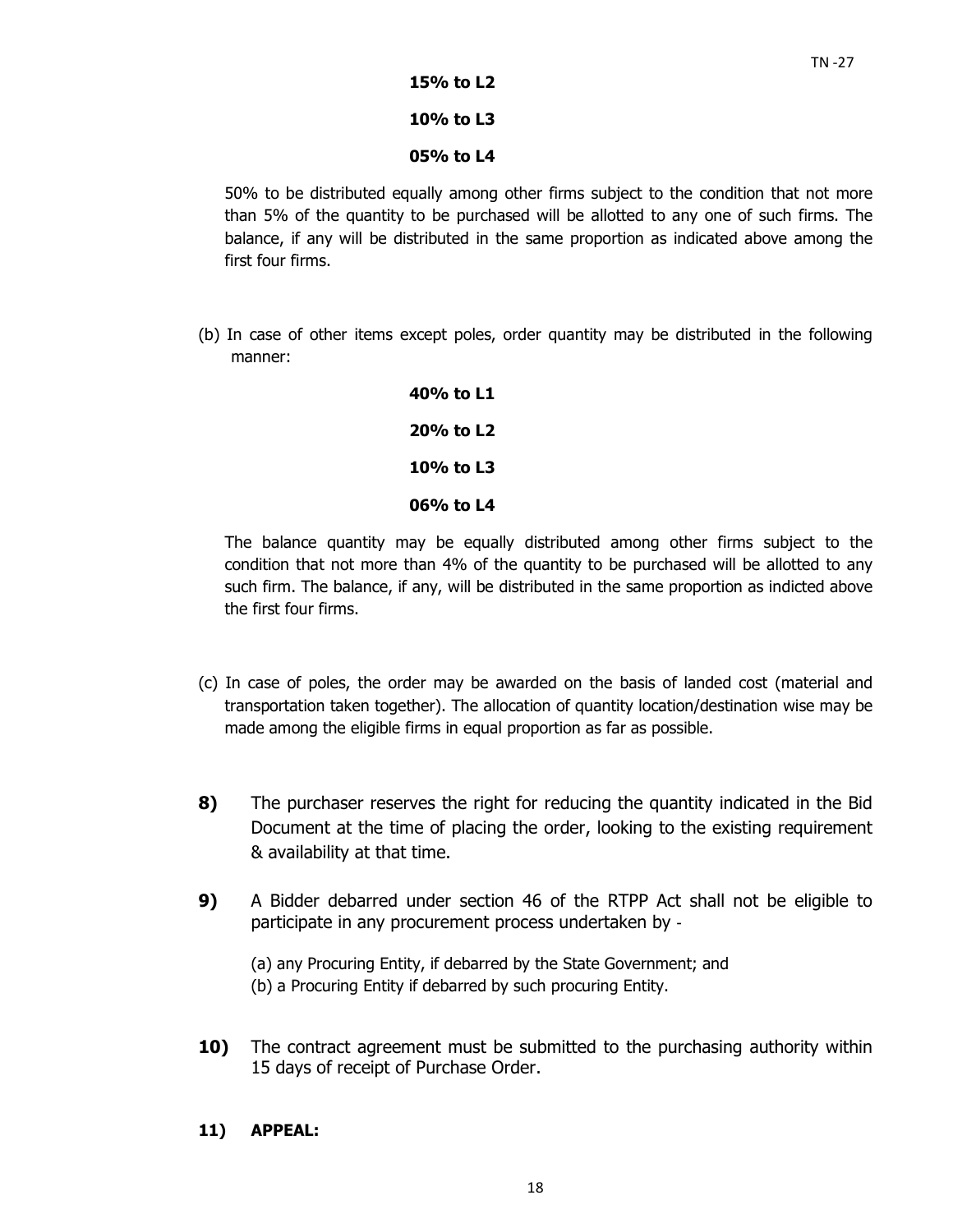i. If any Bidder or prospective bidder is aggrieved that any decision, action or omission of the procuring entity is in contravention to the provisions of this Act or the rules or guidelines issued there under, he may file 1st & 2nd appeal under section 38 of RTPP Act-2012 to the following appeal authorities **within a period of ten days from the date of such decision or action, omission, as the case may be, clearly giving the** 

| Sr.           | Type of Appeal                                                              | Name & Designation of appellate authority                                                      |  |  |  |  |
|---------------|-----------------------------------------------------------------------------|------------------------------------------------------------------------------------------------|--|--|--|--|
| 1             | First appeal                                                                |                                                                                                |  |  |  |  |
|               | of<br>purchase<br>Cases<br>a) For<br>Corporate Level Purchase<br>Committee. | Chairman & Managing Director, Rajasthan<br>Vidyut Utpadan Nigam Ltd, Vidyut Bhawan,<br>Jaipur. |  |  |  |  |
|               | <b>of</b><br>purchase<br>b) For<br>cases<br>Zonal/CE Level                  | Director, Jaipur<br>Vidyut<br>Vitran<br>Managing<br>Nigam Limited, Vidyut Bhawan, Jaipur.      |  |  |  |  |
|               | c) For purchase cases upto Circle<br>Level)                                 | The Zonal Chief Engineer, Jaipur<br>Vidyut<br>Vitran Nigam Limited                             |  |  |  |  |
| $\mathcal{P}$ | Second appeal                                                               | Government<br>οf<br>Energy<br>Department,<br>Rajasthan                                         |  |  |  |  |

**specific ground or grounds on which he feels aggrieved:** 

- ii) The form of appeal shall be as per Rule 83 of RTPP Rules, 2013 and memorandum of appeal shall be filled as per form-1 as prescribed under RTPP Rules, 2013. Fee for appeal: - Subject to rule 84 of the RTTP Rule 2013 the fee shall be as under: a. For First Appeal:- Rs. 2,500/- (Rupees Two Thousand Five Hundred Only)+GST. b. For Second Appeal:- Rs. 10,000/- (Rupees Ten Thousand Only)+GST.
- iii) It is further intimated that the fee shall be paid in the form of Demand Draft of Bankers Cheque of a Scheduled Bank payable in the name of Accounts Officer (MM), JVVNL, Jaipur.
- iv) Provided that after the declaration of a Bidder as successful the appeal may be filed only by a Bidder who has participated in procurement proceedings:
- v) Provided further that in case a Procuring Entity evaluates the Technical Bids before the opening of the Financial Bids, an appeal related to the matter of Financial Bids may be filed only by a Bidder whose Technical Bid is found to be acceptable.
- vi) The officer to whom an appeal is filed under para (1) shall deal with the appeal as expeditiously as possible and shall endeavour to dispose it of within thirty days from the date of the appeal.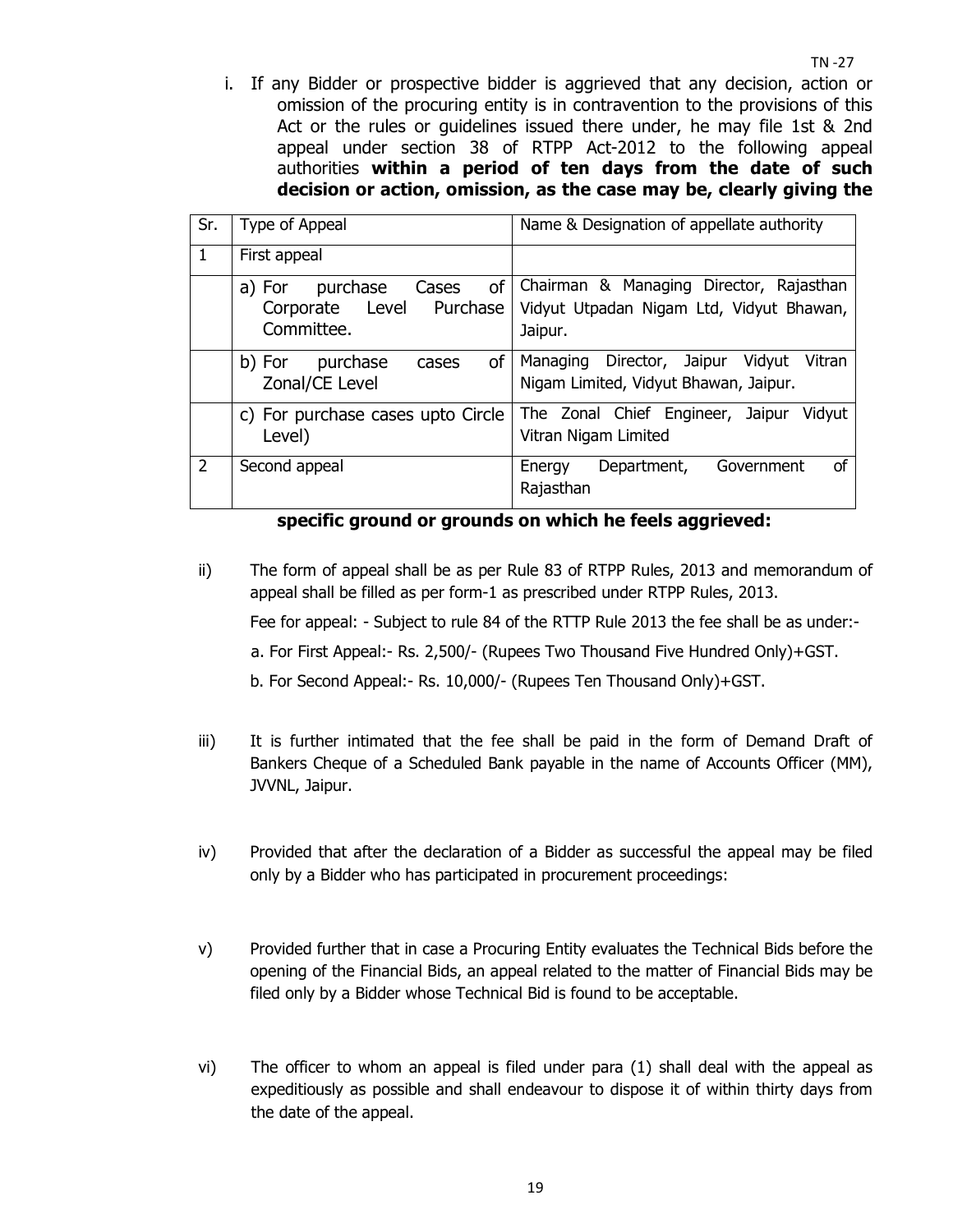- $TN 27$ vii) If the officer designated under para (1) fails to dispose of the appeal filed within the period specified in para (2), or if the Bidder or prospective bidder or the Procuring Entity is aggrieved by the order passed by the First Appellate Authority, the Bidder or prospective bidder or the Procuring Entity, as the case may be, may file a second appeal to Second Appellate Authority specified in the Bidding Document in this behalf within fifteen days from the expiry of the period specified in para (2) or of the date of receipt of the order passed by the First Appellate Authority, as the case may be.
- **12.** The bidders should be qualified, not be insolvent, not be in receivership, not be bankrupt or being wound up, should not have affairs administered by a court or a judicial officers, should not have business activities suspended, should not be blacklisted or debarred by any utility/ government agency, should not have a conflict of interest.

----------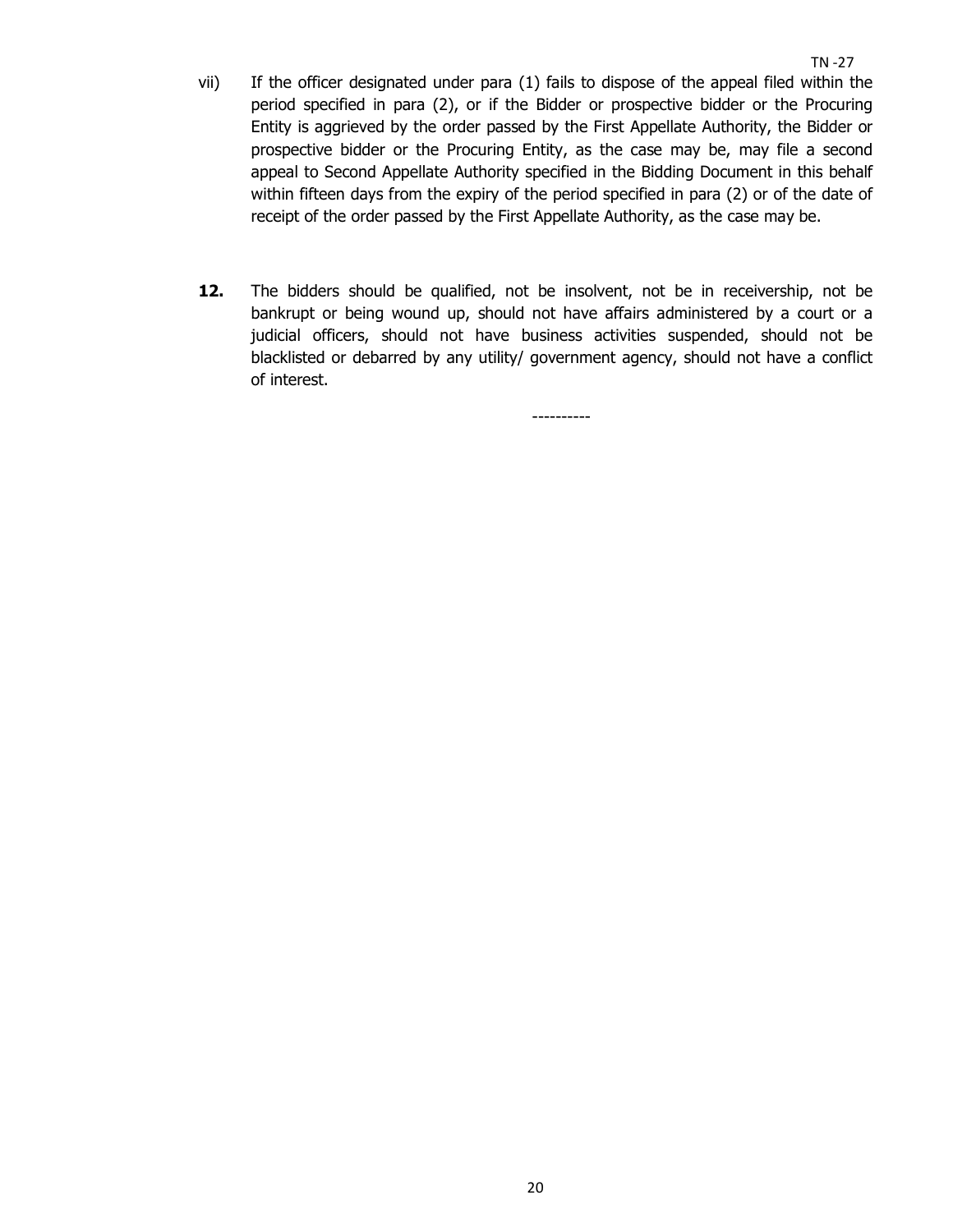#### **PERFORMA OF BANK GUARANTEE FOR BID SECURITY**

(Bank Guarantee in lieu of Bid security on non-judicial Stamp Paper of Rajasthan State of 0.25% of the B.G value or Rs. 25,000/- , whichever is less)

To,

The Chief Engineer (MM),

\_\_\_\_\_\_\_\_\_\_\_\_\_\_\_.

Jaipur Vidyut Vitran Nigam Ltd.,Jaipur

1. Whereas ……………………..(name of the Bidder) (hereinafter called "the Bidder") has submitted its bid dated………….(date of submission of bid) for ………..………..(name of contract/ Name of the material with Bid no.)(hereinafter called " the Bid").

2. KNOW ALL PEOPLE by these presents that WE……………..(name of bank) of ……………..(name of country), having our registered office at………………….. (addresses of bank) (hereinafter called "the Bank"), are bound unto………………….. (name of Purchaser) (hereinafter called " the Purchaser") in the sum of Rs.\*\_\_\_\_\_\_\_\_\_\_\_ for which payment well and truly to be made to the said Purchaser, the Bank binds itself, its successors, and assigns by these presents. Sealed with the Common Seal of the said Bank this ……………day of ……………20…………

3. THE CONDITIONS of this obligation are:

(i) If the Bidder withdraws its Bid during the period of bid validity specified by the Bidder in the Bid Form; or

(ii)If the bidder refuses to accept the correction of error in his Bid; or

(iii)If the Bidder, having been notified of the acceptance of its Bid by the purchaser during the period of bid validity:

- (a) Fails or refuses to execute the Contract Agreement within the time specified in purchase/work order, if required, or
- (b) Fails or refuses to furnish the performance security within the time specified in purchase/work order in accordance with the GCC, or
- (c) Fails to commence supply of goods or services or execute work as per purchase/work order within time specified.

(iv) If the bidder breaches any provision of the Code of Integrity specified in the RTPP Act and Chapter VI of the RTPP Rules.

4. We undertake to pay to the purchaser up to the above amount upon receipt of its first written demand, without the purchaser having to substantiate its demand, provided that in its demand the Purchaser will note that the amount claimed by it is due to it owing to the occurrence of one or all of the three conditions specifying the occurred condition or conditions.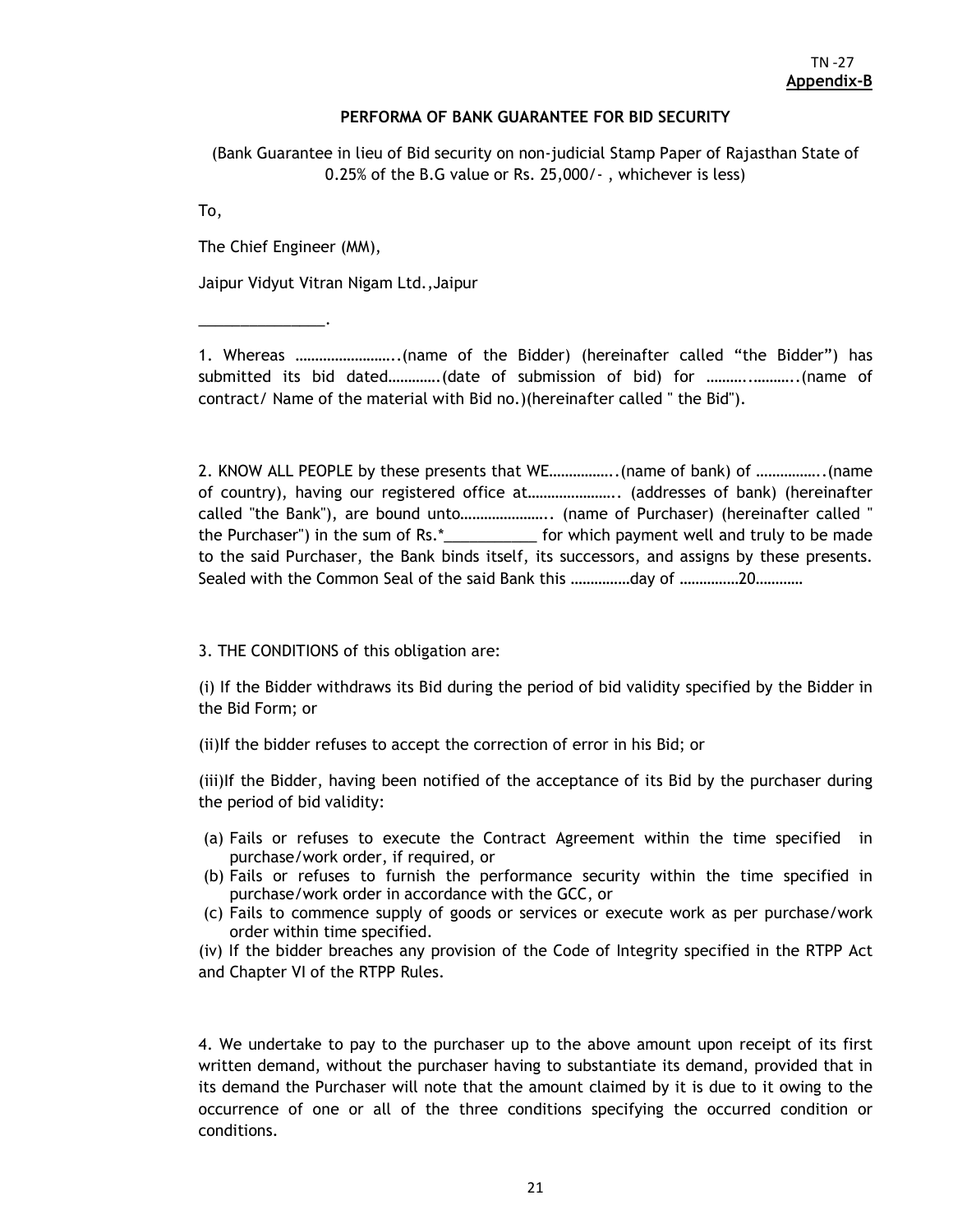$TN - 27$ 5.The decision of the CHIEF ENGINEER (MM), JAIPUR VIDYUT VITRAN NIGAM LIMITED, JAIPUR shall be final whether breach has been committed on the right to demand the amount of guarantee from us which has accrued to the purchaser.

6. This guarantee shall not cease or determine, if the purchaser grants time or indulgence or vary the terms of the contract with the Contractor or without our consent or knowledge.

7. The guarantee herein contained shall not be affected by any change in the constitution of the Contractor.

8. We……………………further undertake not to revoke this guarantee during its currency except with the previous consent of the CHIEF ENGINEER (MM),JAIPUR VIDYUT VITRAN NIGAM LIMITED, JAIPUR.

9. All disputes arising under the said guarantee between the Bank and the Nigam or between the Contractor and the Nigam pertaining to the guarantee, shall be subject to the jurisdiction of Courts in Jaipur, Rajasthan alone.

10. This guarantee will remain in force up to and including one hundred eighty (180) days after the date of the opening of bids, i.e. up to ………………., with a further grace period of Ninety (90 ) days and any demand in respect thereof should reach the Bank not later than the above date.

Yours faithfully,

Bankers (EXECUTENT)

Signed by the above named Bank in presence of:-

(Signature with full Name and Address)

Witness :

1.\_\_\_\_\_\_\_\_\_\_\_\_\_\_\_\_\_\_\_

2.\_\_\_\_\_\_\_\_\_\_\_\_\_\_\_\_\_\_\_

Attested by Notary Public, First Class Magistrate or directly confirmed by the executing bank.

\* The Bidder should insert the amount of the guarantee in words and figures denominated in the currency of bid.

22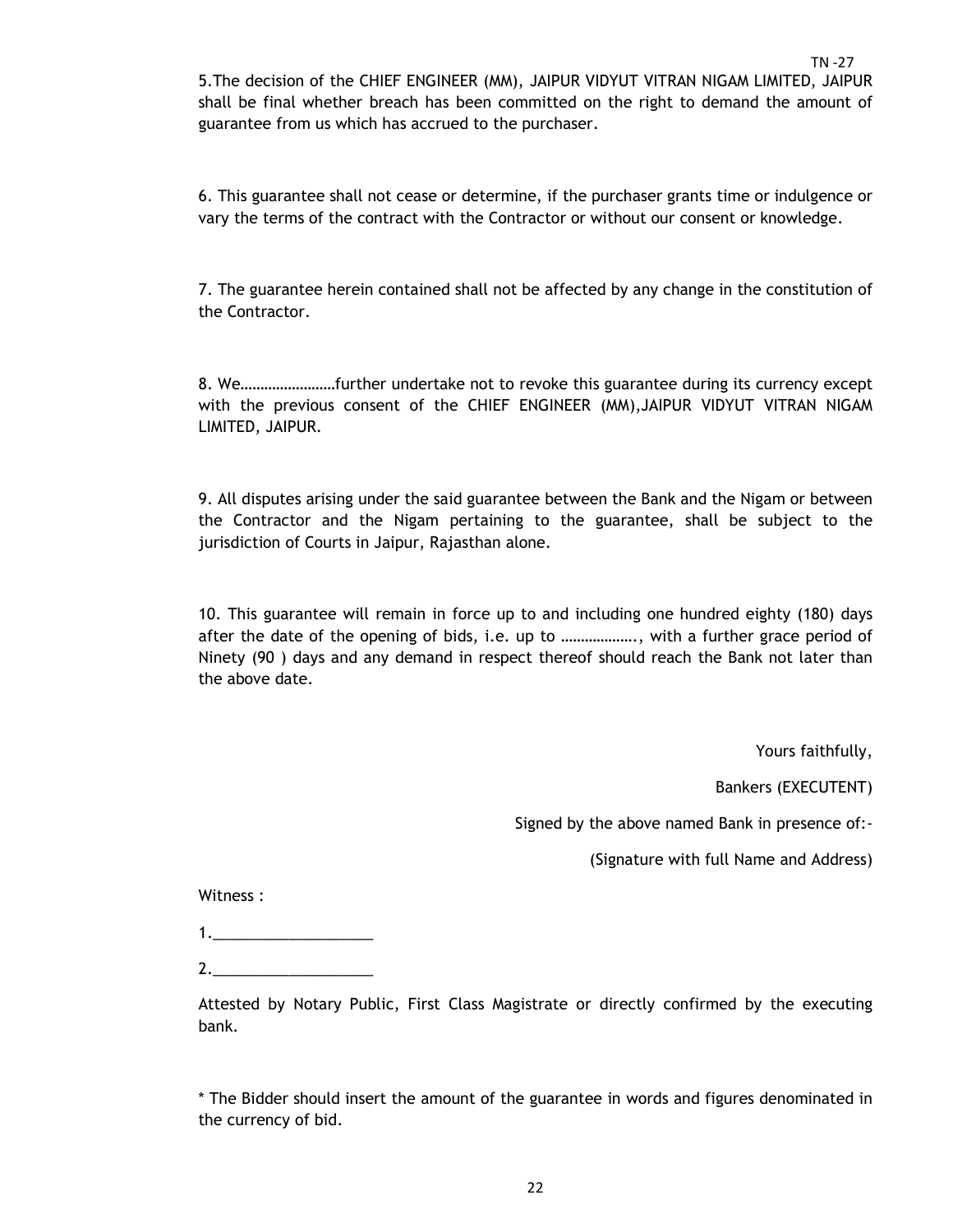Note1 :- In case the bid is submitted by a Joint Venture, the Bid Bank guarantee shall be in the name of Lead partner or in the name of joint venture partners submitting the Bid covering all the partners of the joint venture.

-------------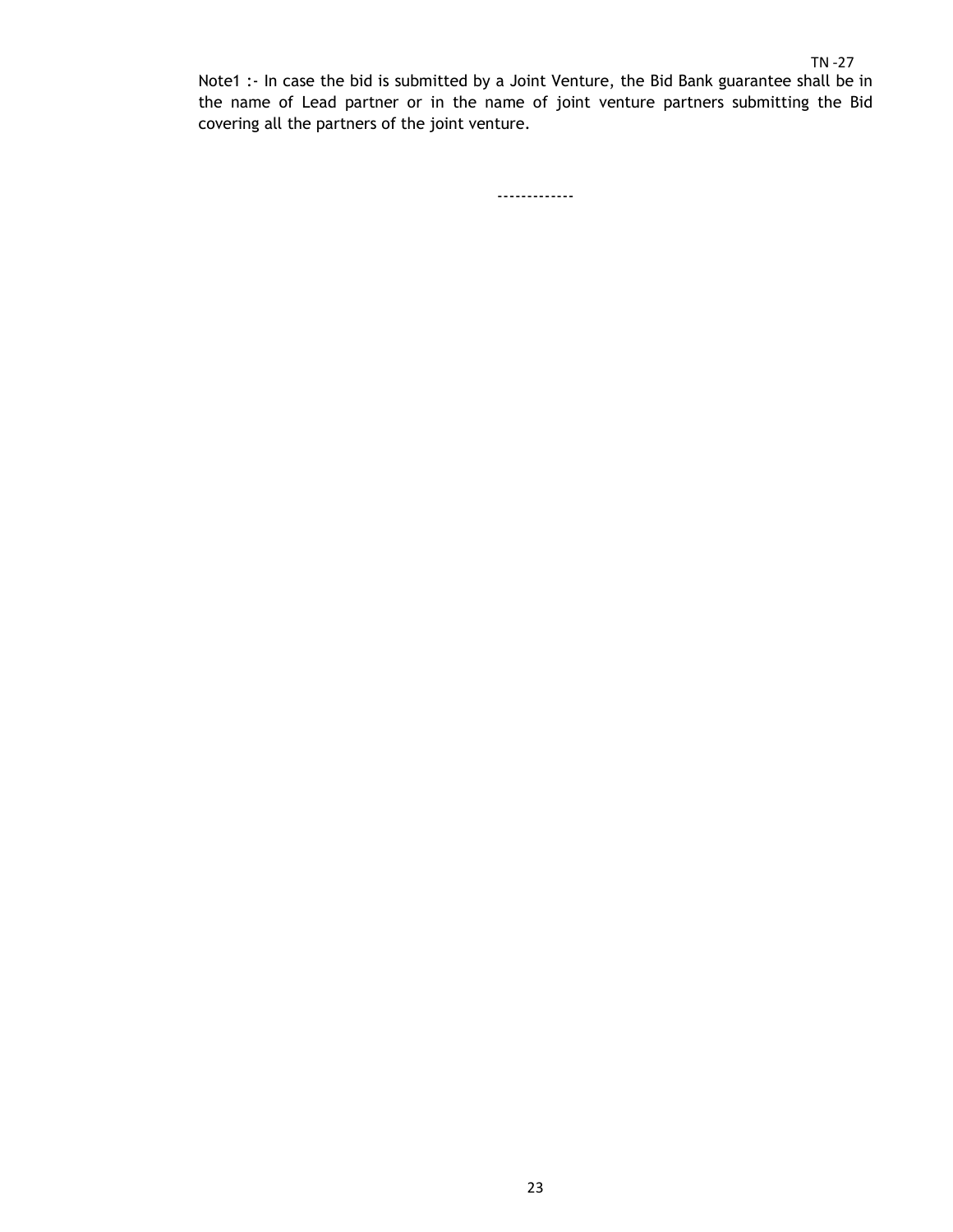#### **APPENDIX-C**

#### **JAIPUR VIDYUT VITARAN NIGAM LIMITED**

### **OFFICE OF THE SUPERINTENDING ENGINEER (MM)**

# **OLD POWER HOUSE PREMISES, BANI PARK, JAIPUR -06**

### **DETAILS OF BANK FOR RTGS**

#### **FOR FURNISHING BID SECURITY/BANK GUARANTEE**

| 1. | Account No.                                            | 51093320896           |
|----|--------------------------------------------------------|-----------------------|
| 2. | Account Holder Name                                    | Accounts Officer (MM) |
| 3. | Bank Name & Branch                                     | State Bank of India   |
|    |                                                        | Collectorate Branch,  |
|    |                                                        | Jaipur (Rajasthan)    |
| 4. | <b>IFS Code</b>                                        | SBIN0031026           |
| 5. | Phone No. of Sr. Accounts<br>Officer (MM) JVVNL Jaipur | 0141-2202608          |
| 6. | Email ID of Sr. Accounts Officer<br>(MM) JVVNL Jaipur  | sr_aomm@yahoo.com     |

### GSTIN of JVVNL : 08AABCJ6373K1Z7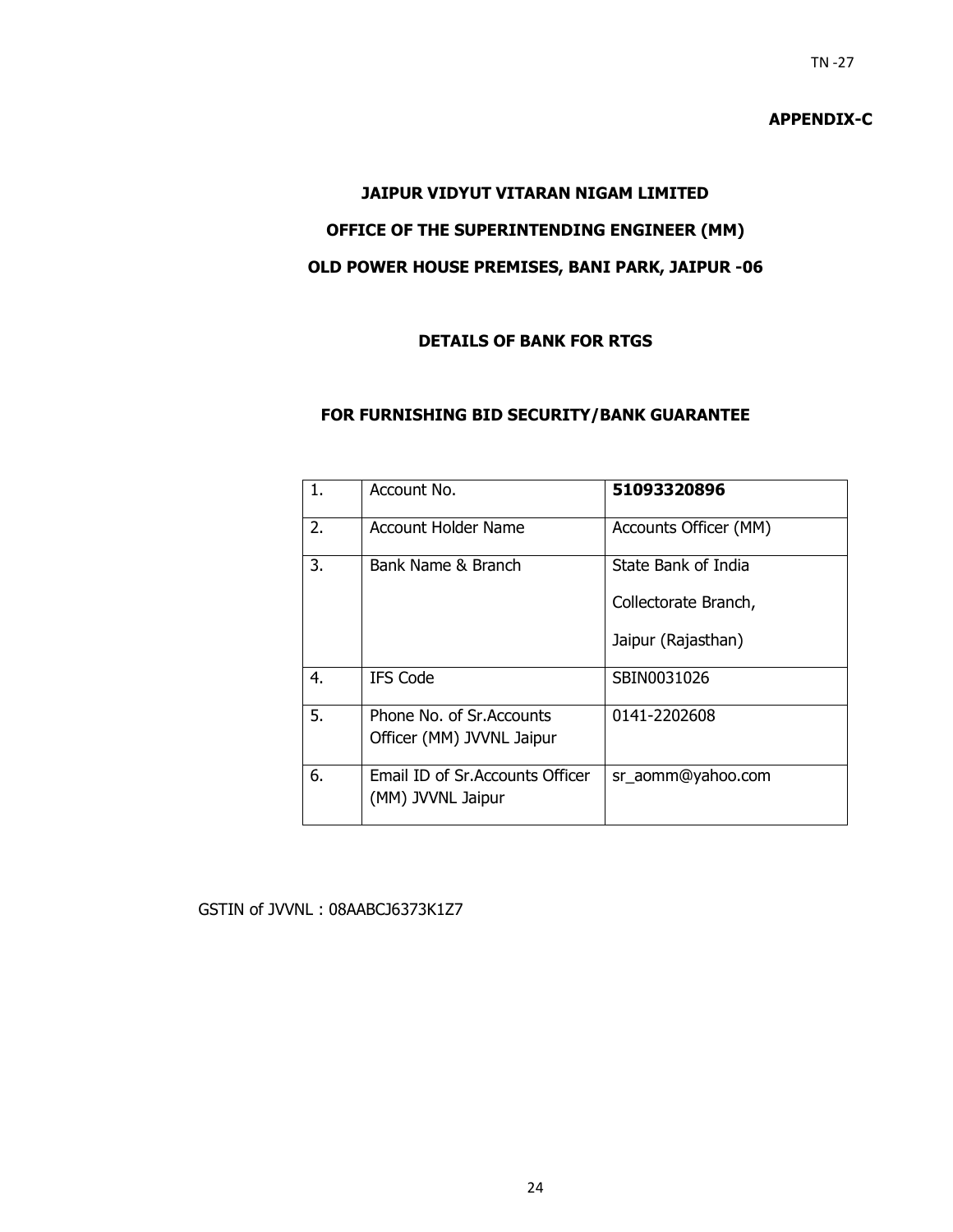#### **Format of Affidavit for MSME Unit**

(On Non-Judicial Stamp Paper of Rs. 100/- attested by Notary Public/ First Class Magistrate)

|                | S/O |                                  | Aged | Years |
|----------------|-----|----------------------------------|------|-------|
| residing at    |     | Proprietor/ Partner/ Director of |      |       |
| M/s            |     | do hereby solemnly affirm and    |      |       |
| declare that:- |     |                                  |      |       |

- (a) My/ our above noted enterprise M/s \_\_\_\_\_\_\_\_\_\_\_\_\_\_\_\_\_\_\_\_\_\_\_\_\_\_\_\_\_\_\_ has been issued acknowledgement of Entrepreneurial Memorandum Part-II by the District Industries Center, \_\_\_\_\_\_\_\_\_\_\_\_\_\_\_\_\_\_. The acknowledgement No. is \_\_\_\_\_\_\_\_\_\_\_\_\_\_ dated \_\_\_\_\_\_\_\_\_\_\_\_ and has been issued for manufacture of following items:-(i) (ii)
	- (iii)
	- (iv)
- (b) My/ our above noted acknowledgement of Entrepreneurial Memorandum Part-II has not been cancelled or withdrawn by the Industries Department and that the enterprise is regularly manufacturing the above items.
- (c) My/our enterprise is having all the requisite plant and machinery and is fully equipped to manufacture the above noted items.
- (d) The present status of the firm is as per acknowledgment of Entrepreneurial Memorandum Part-II issued on the date of District Industries Center, \_\_\_\_\_\_\_\_\_\_.

Place **Signature of Proprietor/ Director/** 

Authorized Signatory with Stamp and Date

#### **VERIFICATION**

|                                                                                            |  |  | S/O |  | Aged                             | Years |
|--------------------------------------------------------------------------------------------|--|--|-----|--|----------------------------------|-------|
| residing at                                                                                |  |  |     |  | Proprietor/ Partner/ Director of |       |
| M/s                                                                                        |  |  |     |  | verify and confirm that the      |       |
| contents at (a), (b), (c) & (d) above are true and correct to the best of my knowledge and |  |  |     |  |                                  |       |

nothing has been concealed therein. So, help me God.

#### **DEPONENT**

-----------------------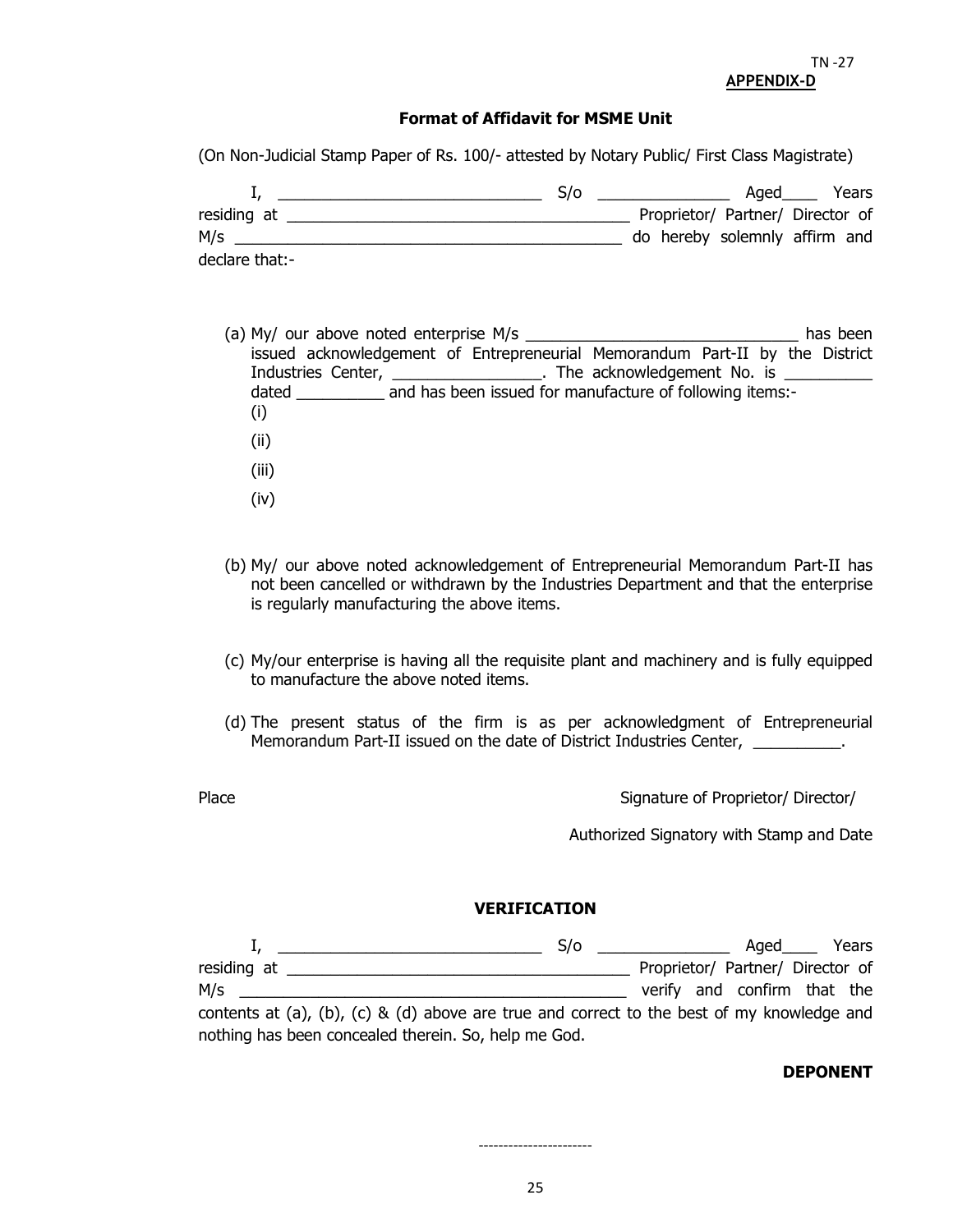### **Declaration by the Bidder**

 In relation to my/ our bid submitted to SE (I&S) For procurement of in response to their notice inviting bids under TN-I/We hereby declare under section 7 of Rajasthan Transparency in Public Procurement Act, 2012, that : -

- 1. I/We possess the necessary professional, technical, financial and managerial resources and competence required by the bidding document issued by the procuring entity.
- 2. I/We have fulfilled my/ our obligation to pay such of the taxes payable to the Union and the State Government or any local authority as specified in the bidding document.
- 3. I/We are not insolvent, in receivership, bankrupt or being wound up, not have my/ our affairs administered by a court or a judicial officer, not have my/ our business activities suspended and not the subject of legal proceeding for any of the foregoing reasons.
- 4. I/We do not have, and our directors and officers not have, been convicted of any criminal offence related to my/ our professional conduct or the making of false statements or misrepresentations as to my/ our qualifications to enter into a procurement contract within a period of three years preceding the commencement of this procurement process, or not have been otherwise disqualified pursuant to debarment proceedings.
- 5. I/We do not have a conflict of interest as specified in the Act, Rules and the bidding document, which materially affects fair competition.

Date : Signature of bidder in the Signature of bidder in the Signature of bidder

Place : Name : Name : Name : Name : Name : Name : Name : Name : Name : Name : Name : Name : Name : Name :  $\mathbb{R}^2$ 

Designation :

Address :

**\_\_\_\_\_\_\_\_\_\_\_\_\_\_\_\_\_\_\_**